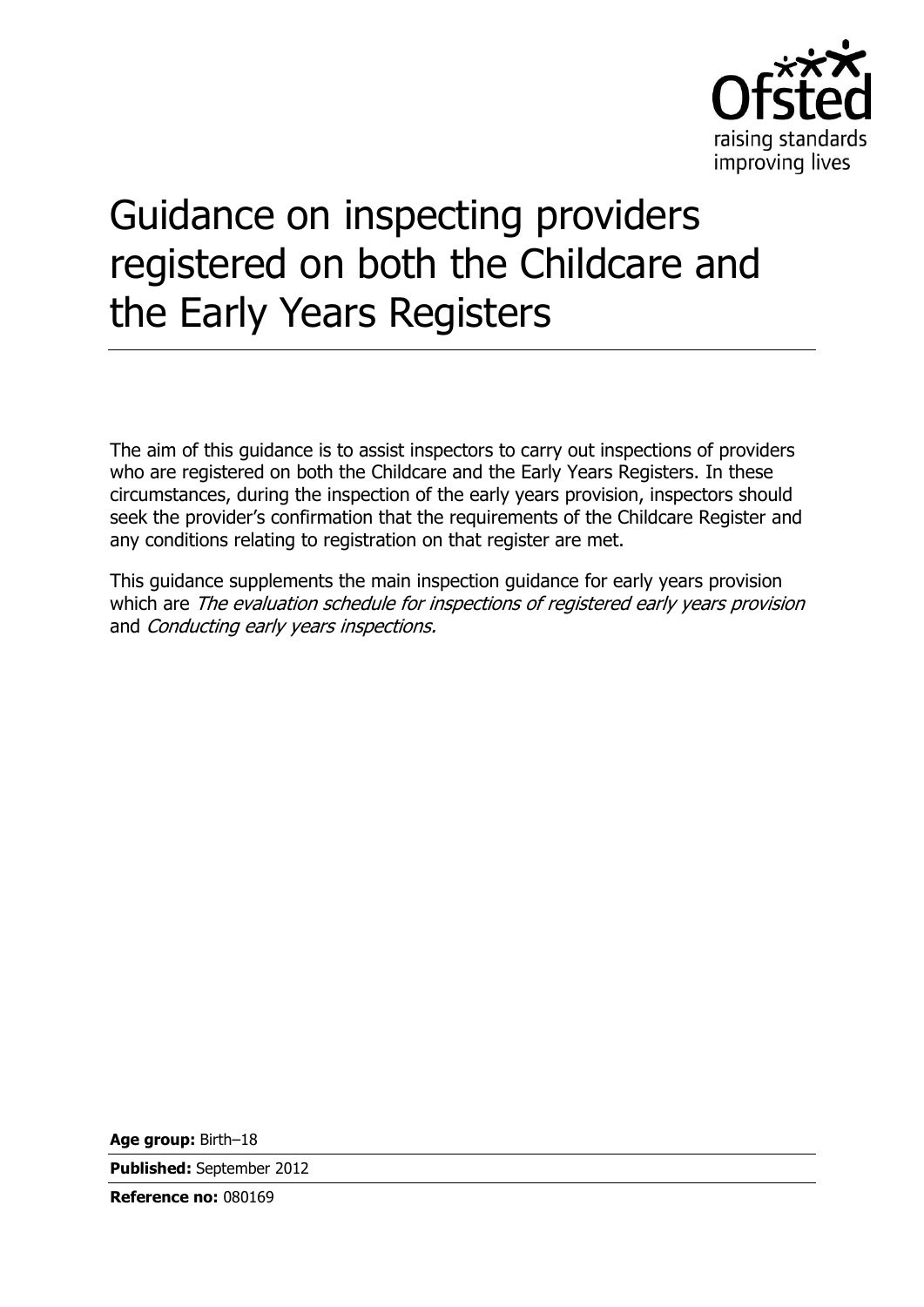The Office for Standards in Education, Children's Services and Skills (Ofsted) regulates and inspects to achieve excellence in the care of children and young people, and in education and skills for learners of all ages. It regulates and inspects childcare and children's social care, and inspects the Children and Family Court Advisory Support Service (Cafcass), schools, colleges, initial teacher training, work-based learning and skills training, adult and community learning, and education and training in prisons and other secure establishments. It assesses council children's services, and inspects services for looked after children, safeguarding and child protection.

If you would like a copy of this document in a different format, such as large print or Braille, please telephone 0300 123 1231, or email enquiries@ofsted.gov.uk.

You may reuse this information (not including logos) free of charge in any format or medium, under the terms of the Open Government Licence. To view this licence, visit www.nationalarchives.gov.uk/doc/open-government-licence/, write to the Information Policy Team, The National Archives, Kew, London TW9 4DU, or email: psi@nationalarchives.gsi.gov.uk.

This publication is available at www.ofsted.gov.uk/resources/080169.

Interested in our work? You can subscribe to our website for news, information and updates at www.ofsted.gov.uk/user.

Piccadilly Gate Store Street Manchester M1 2WD

T: 0300 123 1231 Textphone: 0161 618 8524 E: enquiries@ofsted.gov.uk W: www.ofsted.gov.uk

No. 080169 © Crown copyright 2012

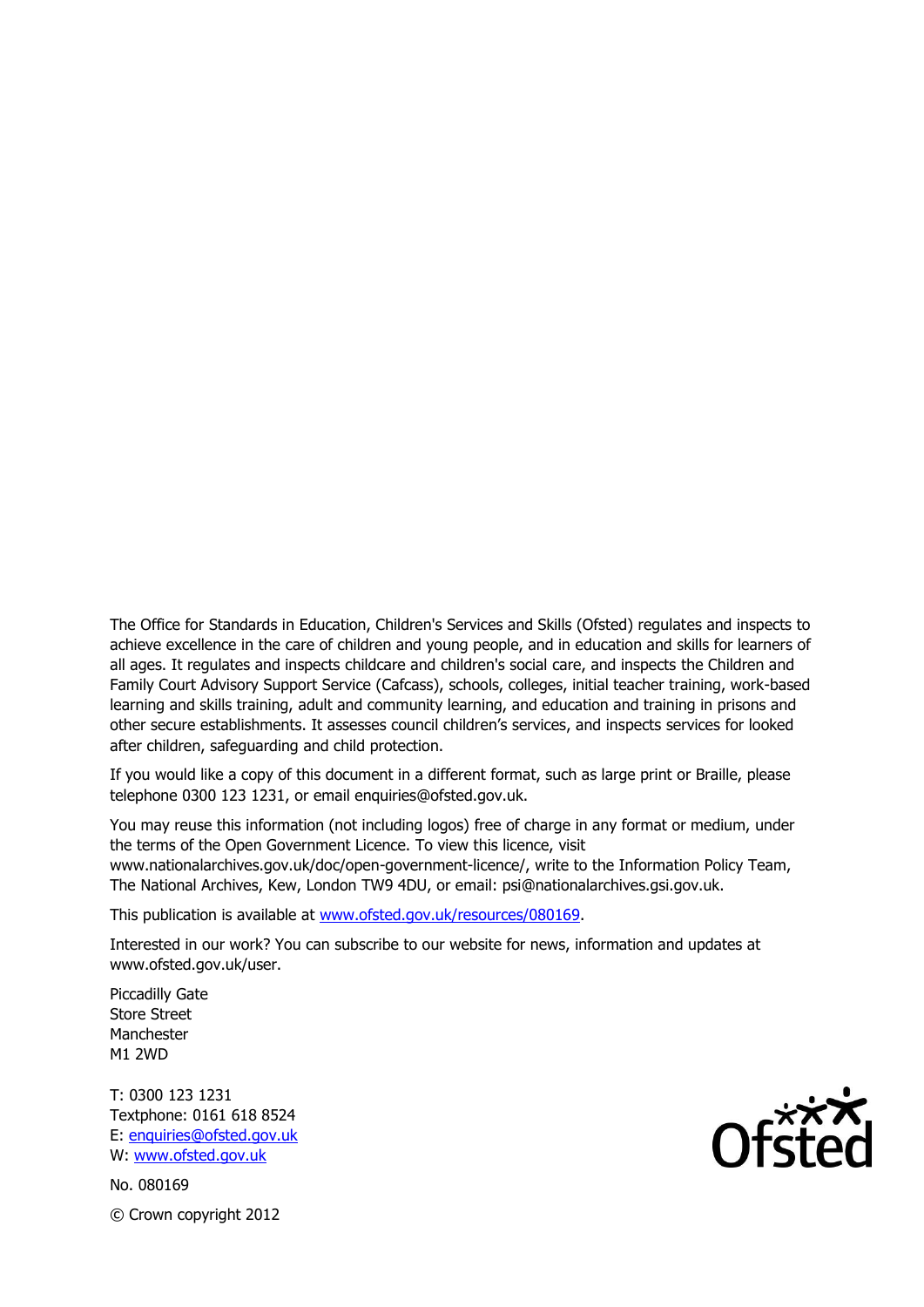# **Contents**

| <b>About this guidance</b>                                                                                      | 4                            |
|-----------------------------------------------------------------------------------------------------------------|------------------------------|
| <b>Background</b>                                                                                               | Error! Bookmark not defined. |
| The Childcare Register requirements                                                                             | 4                            |
| <b>Confirming compliance with Childcare Register requirements</b><br>No later years children on roll or present | 4<br>5                       |
| Before the early years inspection                                                                               | 5                            |
| During the early years inspection                                                                               | 5                            |
| The outcome of the compliance confirmation                                                                      | 9                            |
| <b>Giving feedback</b>                                                                                          | 9                            |
| Writing the early years report                                                                                  | 10                           |
| Annex A: Links between the requirements of the Children Register and the                                        |                              |
| welfare requirements of the Early Years Foundation Stage                                                        | 12                           |
| Annex B: List of records required by the Childcare Register                                                     | 25                           |
| Annex C: Distinguishing between minor and significant concerns for the                                          |                              |
| <b>Childcare Register</b>                                                                                       | 26                           |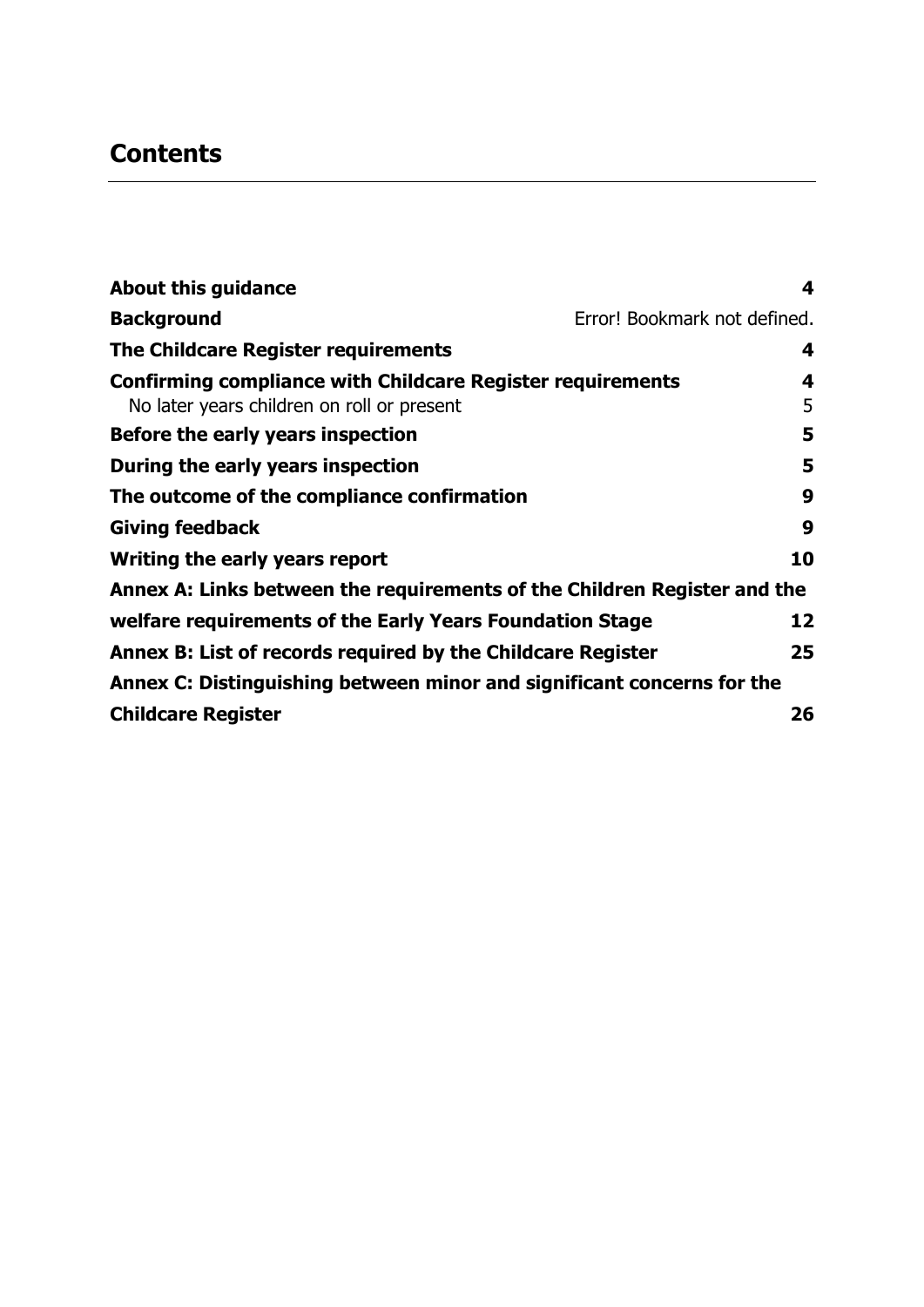

# <span id="page-3-0"></span>**About this guidance**

The aim of this guidance is to assist inspectors when carrying out inspections of providers who are registered on both the Childcare and the Early Years Registers. It sets out how inspectors should judge compliance with the requirements of the Childcare Register during the inspection of the early years provision.

# **Background**

Most providers on the Early Years Register are also on the Childcare Register, giving them the opportunity to care for children of all ages. For the purposes of this guidance we refer to early years and later years provision to distinguish between the registers.

When a person is registered on both registers, inspectors should inspect the early years provision and, at the same time, ask the provider, or the person-in-charge, to confirm that the later years provision complies with Childcare Register requirements and any conditions of registration relating to that provision.<sup>1</sup>

# <span id="page-3-1"></span>**The Childcare Register requirements**

The ongoing requirements for compulsory registration on the Childcare Register are set out in the left-hand column of the table in annex A. $2$  The table also highlights:

- differences between the requirements for compulsory and voluntary registration on the Childcare Register
- links to the safeguarding and welfare requirements of the Early Years Foundation Stage
- some differences between the requirements of the Childcare Register and the Early Years Foundation Stage.

### <span id="page-3-2"></span>**Confirming compliance with Childcare Register requirements**

The compliance confirmation does not involve an evaluation of the quality of the later years provision and should not detract from the early years inspection which must take priority.

Inspectors should only pursue any issues about compliance with the Childcare Register requirements if evidence emerges during the course of the early years inspection that one or more of the Childcare Register requirements are not being

j

 $1$  Referred to in this quidance as a 'compliance confirmation'.

<sup>&</sup>lt;sup>2</sup> These are given in full in the *Childcare (General Childcare Register) Regulations 2008 [2008 No.* 975]; [http://www.legislation.gov.uk/uksi/2008/975/contents/made.](http://www.legislation.gov.uk/uksi/2008/975/contents/made)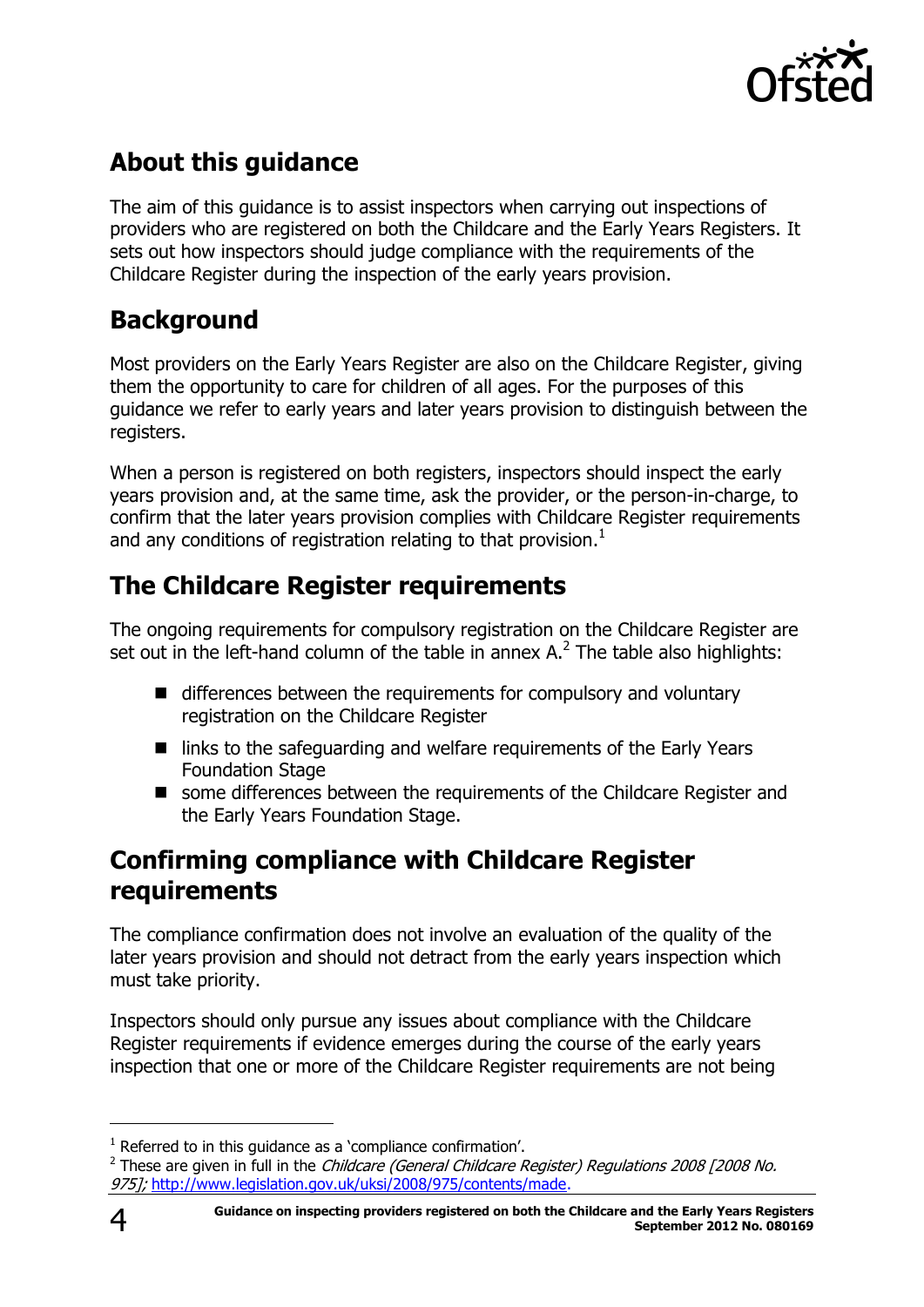

met. This would normally be because the provider is also failing to meet the requirements of the Early Years Foundation Stage.

If inspectors have significant concerns about the later years provision they should either raise actions relating to the requirements that they judge are not met; or where necessary discuss the appropriate course of action with the compliance, investigation and enforcement (CIE) team. The criteria for referral to the CIE team are the same as those set out in *Conducting early years inspections* paragraph 78. $^3$ 

### <span id="page-4-0"></span>**No later years children on roll or present**

Inspectors should ask the provider or manager to confirm compliance even if no children to whom the Childcare Register provision applies are on roll or present at the time of the inspection. This is because we will not return to carry out a standalone inspection of that part of the provision  $-$  unless we subsequently receive a complaint relating specifically to the registered later years provision.

### <span id="page-4-1"></span>**Before the early years inspection**

Ofsted sends an information pack to the Inspection Service Provider giving details about whether an Early Years Register provider is registered on the compulsory and/or voluntary parts of the Childcare Register.

### **Contacting providers**

Providers receive little or no notice of their early years inspections. Inspectors should only telephone early years childminders, and settings that do not meet regularly, before the inspection to check that they are operating on the day they plan to visit.

However if inspectors make a telephone call they should ask for details of the Childcare Register provision and explain that the inspection will include a check of the requirements of the Childcare Register. Inspectors should refer the provider to Are you ready for your inspection pages 12–13, which explains inspections of Childcare Register provision.<sup>4</sup>

### <span id="page-4-2"></span>**During the early years inspection**

### **Arrival**

 $\overline{a}$ 

Inspectors should explain that:

 $\blacksquare$  as well as inspecting the early years provision there will be a check of compliance with the requirements of the Childcare Register

<sup>&</sup>lt;sup>3</sup> Conducting early years inspections (120087) Ofsted, 2012; [www.ofsted.gov.uk/resources/120087](http://www.ofsted.gov.uk/resources/conducting-early-years-inspections)

<sup>&</sup>lt;sup>4</sup> Are you ready for your inspection (120085) Ofsted, 2012; [www.ofsted.gov.uk/resources/120085.](http://www.ofsted.gov.uk/resources/are-you-ready-for-your-inspection-guide-inspections-of-provision-ofsteds-childcare-and-early-years-r)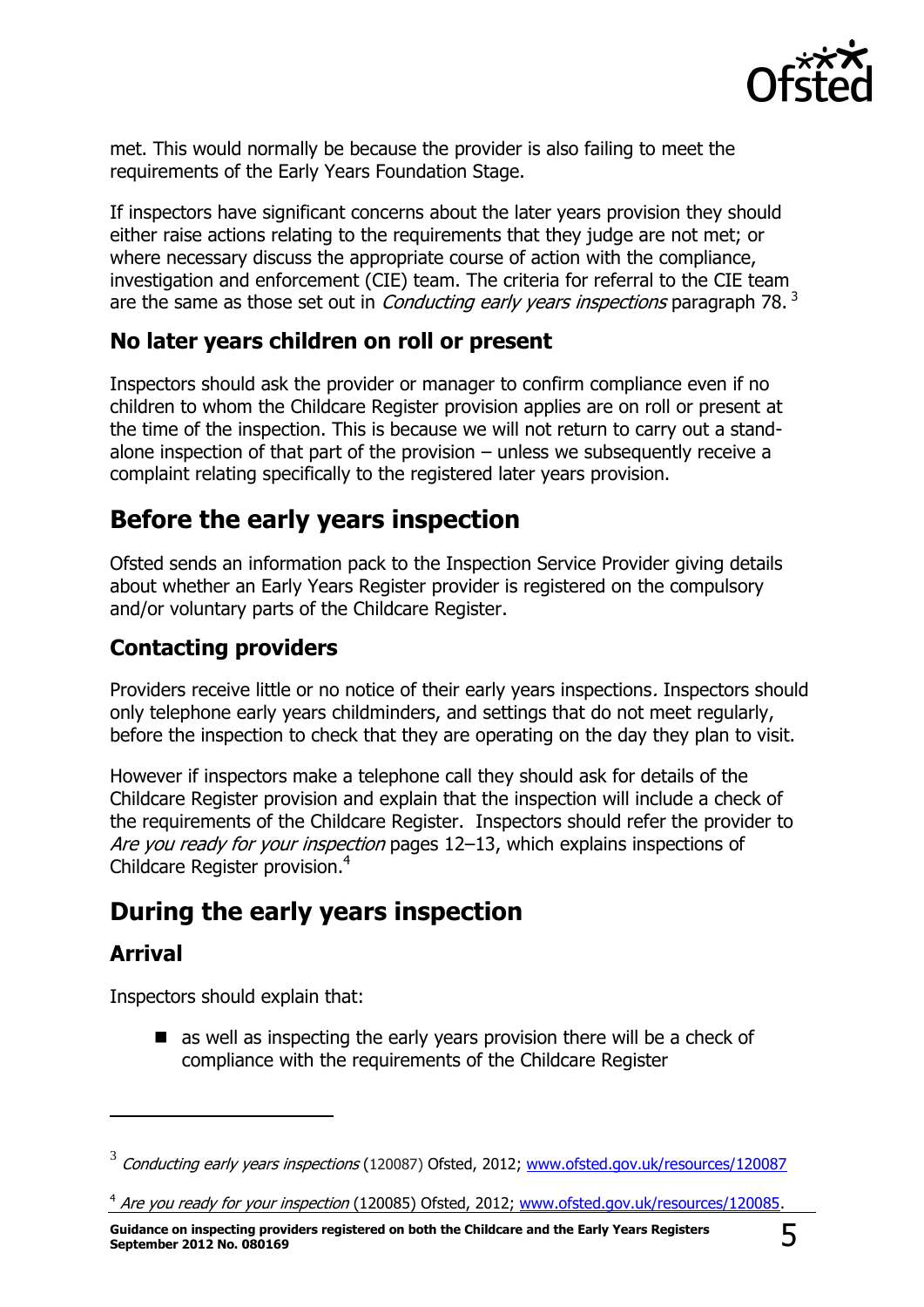

- $\blacksquare$  the provider must have the required records and statements ready for inspection should the inspector wish to see them
- $\blacksquare$  the inspector will check any aspect where evidence suggests that one or more of the Childcare Register requirements are not being met
- **n** any non-compliance will be included during the feedback meeting at the end of the early years inspection, and the outcome will appear at the end of the early years report.

### **Meeting with the provider/manager**

Inspectors should check with the provider or manager that they understand and comply with the requirements for the Childcare Register during the meeting with them. This should not involve going through the full list of requirements and inspectors should sample policies and procedures on a similar basis to the early years inspection. 5 This should involve:

- the record of Criminal Records Bureau checks and a selection of recruitment records (where applicable)
- qualifications, including first aid
	- $\blacksquare$  the complaints record.

Inspectors must give the provider a draft of the 'information about the setting' section of the early years report to check for factual accuracy and this should reference the Childcare Register provision.

Inspectors should record the outcome of the compliance check for the Childcare Register and any supporting evidence in their evidence for the early years inspection.

### **Checking compliance**

Inspectors should follow up any compliance issues that arise from the interview with the manager or during the course of the early years inspection. This is likely to be straightforward when the children in the early years and the later years age groups are cared for together by the same people, for example in childminding or childcare on domestic premises settings. In these circumstances evidence of Childcare Register requirements regarding suitability, premises, ratios, qualifications and safeguarding procedures is likely to emerge during collection of evidence for the leadership and management of the Early Years Foundation Stage provision.

In some settings children of different ages may be cared for separately and by different people; for example, a nursery may provide out-of-school care in a different part of the building with different staff. In these circumstances inspectors should spend a short period of time in the later years provision to make sure requirements are met and put into practice. Inspectors must:

<sup>&</sup>lt;sup>5</sup> Conducting early years inspections, para 54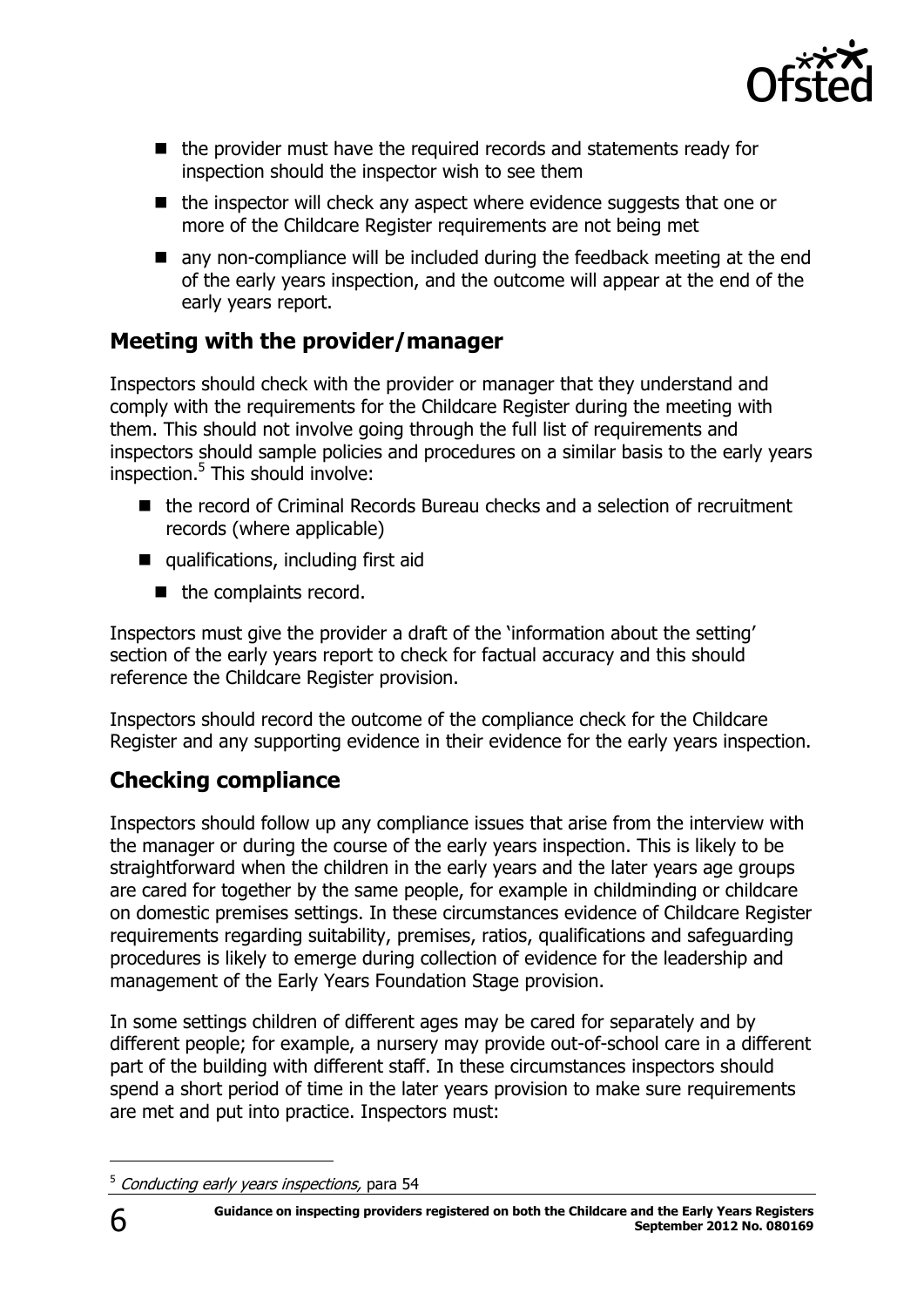

- make sure there are no children in the Early Years Foundation Stage attending any out-of-school care (for example children attending wraparound care who are in reception class at school). If there are, inspectors must inspect the quality of provision for those children and take this into account when making judgements about the provision overall
- consider the impact of any non-compliance with requirements of the Childcare Register on judgements about the leadership and management of the setting overall. Generally a setting's leadership and management cannot be judged as better than satisfactory if there is a failure to meet requirements in part of it.

### **Looking at the setting as a whole**

Although similar to some of the safeguarding and welfare requirements of the Early Years Foundation Stage, the Childcare Register requirements are not fully aligned and are specific to the later years provision. Inspectors must consider the differences between the Childcare Register requirements and the Early Years Foundation Stage safeguarding and welfare requirements (see annex A), and bear in mind the following points.

#### **Ratios**

In childminding provision, children may be left in the care of a suitable assistant for a maximum of two hours in any one day, where parents have agreed to this, on both registers. However for the Childcare Register the agreement from parents must be in writing. For the Early Years Register the consent does not have to be written.

In the case of group care, inspectors should distinguish between the ratios where the early years provision is separate from the later years provision, but they do not have to do so where the provision is together. For example, three members of staff are sufficient for 20 three- and four-year-olds who are cared for alongside four children aged six and seven. But if the later years children are cared for in a separate part of the premises, then normally a minimum of four members of staff would be required: three for the children in the early years age group and one for the later years age group depending on the layout of the premises.

#### **Documentation and information**

Later years providers are required to have the records and statements set out in annex B. Childminders on the compulsory part of the Childcare Register must have the required statements for the later years provision in writing – even though they are not required to have written policies and procedures for the Early Years Foundation Stage.

There is no need for a provider to keep separate sets of policies, procedures and records for the early years provision and later years provision. However, if records cover the whole setting and it operates as two distinct provision types such as a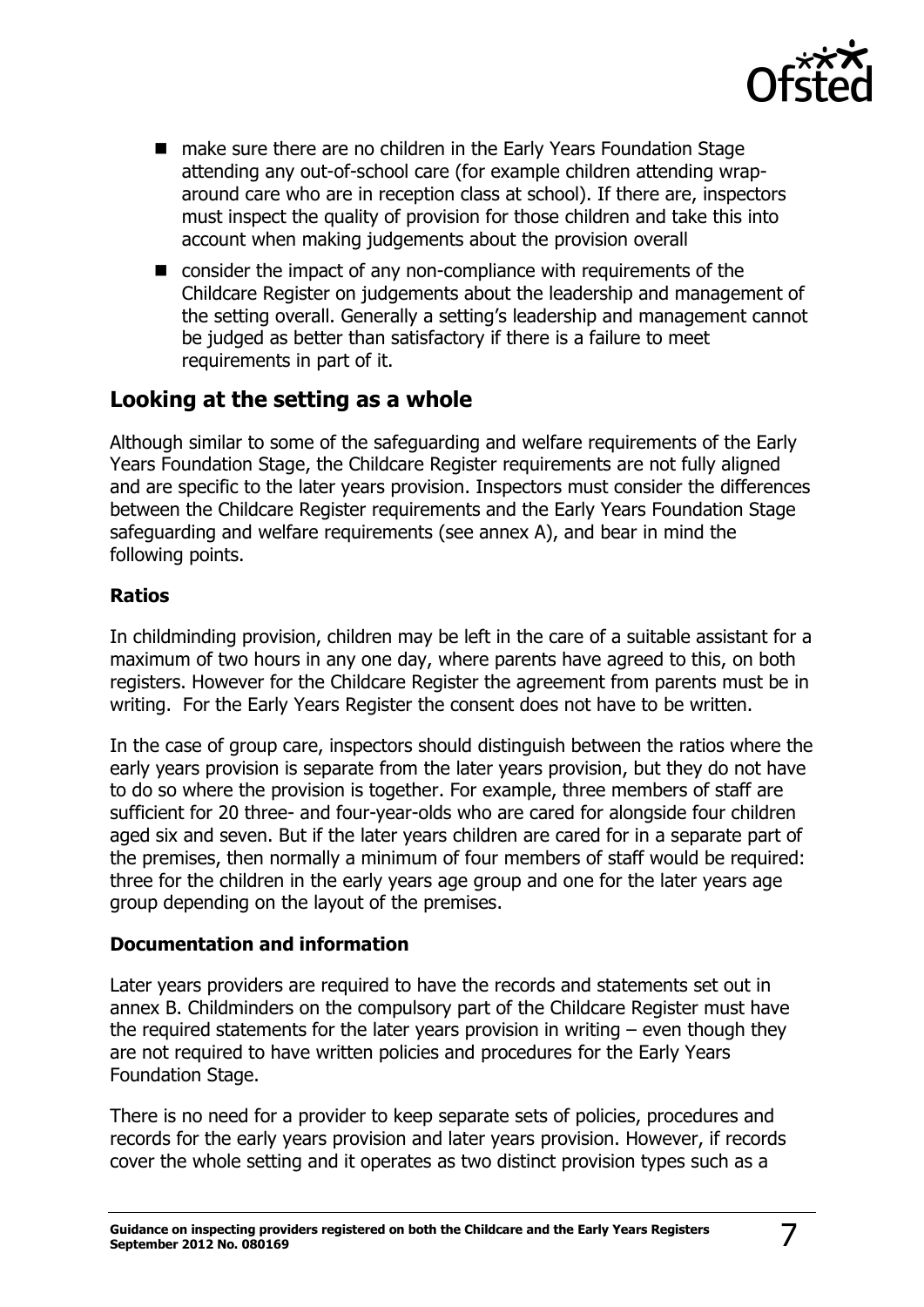

nursery and out of school care the documents should note any differences in procedures regarding the early and later years provision.

The required information about the later years provision for parents (see annex A: paragraph 24) can form part of the information about the whole setting.

It is acceptable that valid public liability insurance covers the whole setting.

#### **Equipment**

If there are no later years children on roll, it is not necessary for providers to have a full range of equipment at the time of the early years inspection.

#### **Risk assessments**

Risk assessments can be made on the premises and equipment as a whole. Where this is the case the provider should be alert to any possible differences in risks to children in the early years and the later years age groups: for example, by allowing children in the early years age group unsupervised access to computers or large climbing apparatus in the garden. Risk assessments do not need to be in writing for early or later years provision. However health and safety legislation has specific requirements for risk assessments that requires a written record of significant findings of risk assessments where five or more staff are employed. For those on the Childcare Register risk assessments must be reviewed annually, whereas the Early Years Foundation Stage requires them to be reviewed regularly.

### **Complying with other legislation**

The Childcare Register requirements specifically mention compliance with section 21 of the Disability Discrimination Act 1995 regarding the physical features of the premises.<sup>6</sup> Inspectors should consider what impact the failure to comply with the Disability Discrimination Act 1995 has on the early years provision, particularly on the judgement for leadership and management.

#### **The adverse impact of later years provision on early years provision**

The later years provision must not have an adverse effect on the provision for children in the early years age group. For example, the behaviour of children in the later years age group should not disrupt the early years provision or provide poor role models for the social skills and learning habits of children in the early years age group. If it does, inspectors should take this into account when reaching judgements on the quality of early years provision. Inspectors should report any impact of the later years provision which has a significant effect on the early years judgements.

<sup>6</sup> Disability Discrimination Act 1995; [http://www.legislation.gov.uk/ukpga/1995/50/contents.](http://www.legislation.gov.uk/ukpga/1995/50/contents)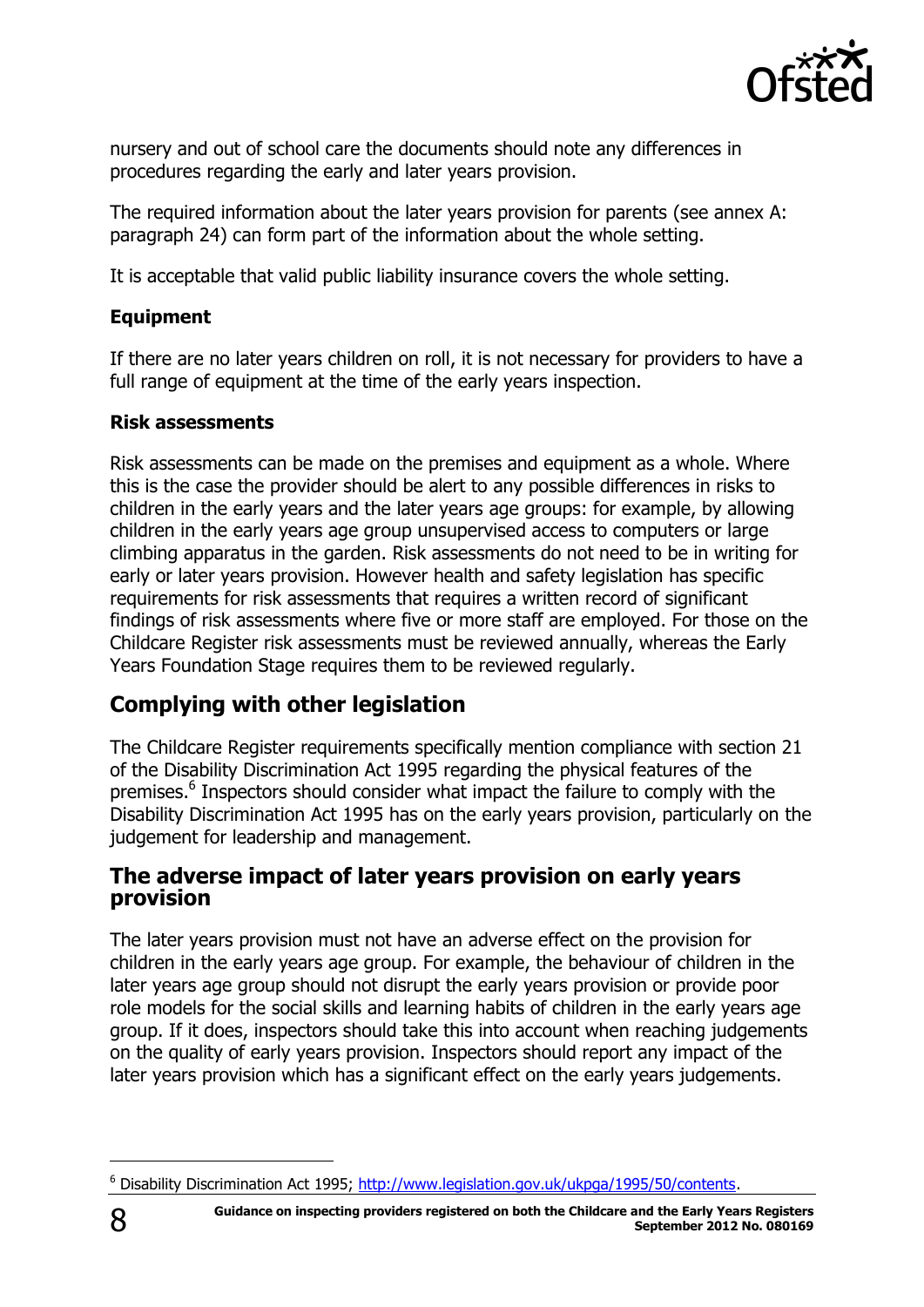

Similarly, the early years provision must not adversely affect that for the children in the later years age group (see annex A, paragraph 18).

### <span id="page-8-0"></span>**The outcome of the Childcare Register inspection**

The possible outcomes are:

- **met**
	- the provider confirms that he or she complies with all requirements of the Childcare Register; and there is no evidence which indicates otherwise
- not met (actions)
	- there is evidence of non-compliance which requires action by the provider but the inspector judges the provider is willing and able to make the necessary improvements
- not met (enforcement action)
	- there is evidence of non-compliance which raises significant concerns about the later years provision and the inspector judges enforcement action is appropriate

The table in annex C sets out examples of non-compliance that would lead to one or other of the above 'not met' outcomes.

If there are significant concerns about the later years provision and inspectors believe the children to be at risk of harm they must consult the CIE team prior to feedback.

### <span id="page-8-1"></span>**Giving feedback**

The quidance on giving feedback for the early years inspection is in *Conducting early* years inspections, pages 17–18.

At the feedback meeting, inspectors should also tell the childminder, provider or manager the outcome of any compliance check with the Childcare Register and substantiate this with evidence, where necessary.

Feedback should be brief, even where the later years provision is non-compliant, and should not detract from feedback on the quality of the early years provision.

Feedback on the later years provision should include:

- $\blacksquare$  the outcome of the compliance check
- an explanation of any requirements which are not being met and the evidence for this
- any action Ofsted intends to raise
- $\blacksquare$  how and where the compliance confirmation and any actions will appear in the early years report.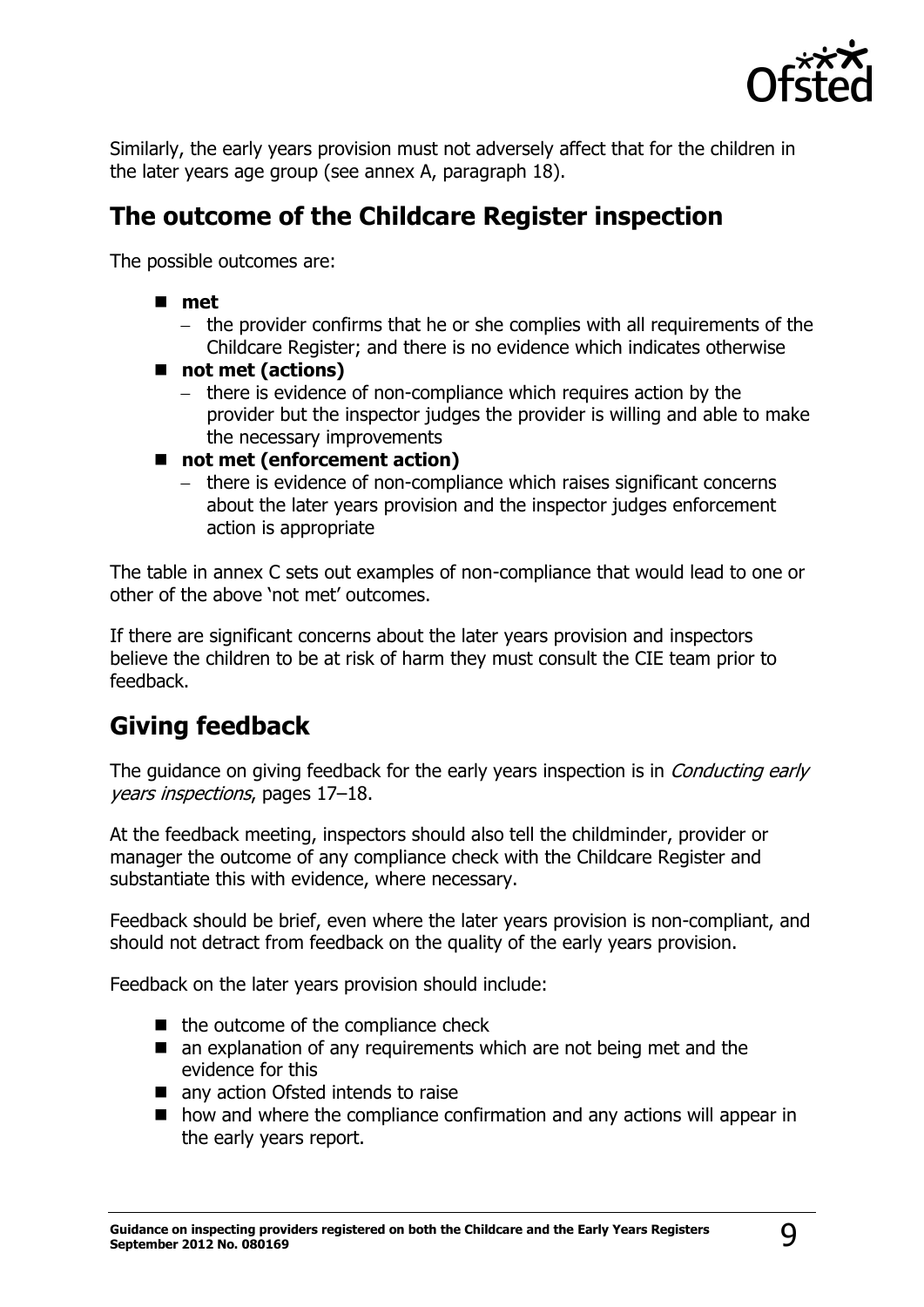

Where overall requirements are not being met and enforcement action is needed, inspectors should explain the range of options open to Ofsted. In more serious cases where children are, or may be, at risk of harm, Ofsted may suspend the Childcare Register registration to allow time to investigate the circumstances. Ultimately Ofsted may decide to cancel registration if there is reason to believe that the provider has failed to do one of the following:

- comply with the requirements
- comply with a condition imposed on their registration
- $\blacksquare$  pay the annual fee.

Ofsted may, in rare cases, decide to caution or prosecute any registered person that commits an offence under the relevant parts of the Childcare Act 2006. This includes failure to comply with a condition of registration.

Inspectors should inform the provider that Ofsted will let them know as soon as possible what enforcement action it will take.

### <span id="page-9-0"></span>**Including information in the early years report**

The following option in the early years report template will automatically be displayed if the provider is registered on both or either part of the Childcare Register.

> The provision is also registered on the voluntary and/or compulsory part(s) of the Childcare Register. This report includes a judgment about compliance with the requirements of that register.

Inspectors should mention the nature of the Childcare Register provision in the 'information about the setting' section but do not need to go into detail. For example:

- Parkview Holiday and After School Club opened in April 2003 and is one of a chain of clubs managed by Best Childcare Ltd. It operates from two portacabins in the grounds of Parkview Community Centre in Hillside. Children have access to a nearby toilet block and can play in the grounds of the centre under supervision.
- The club is open each weekday from 07.45 to 09.00 and from 15.30 to 18.30 during term time; and from 07.45 to 18.30 during school holidays. There are eight places for children in the Early Years Foundation Stage.
- The club also offers 20 places for children aged between five and eleven years before and after school: this provision is registered on the Childcare Register. Children occupying these places share the same facilities as the children in the early years age range.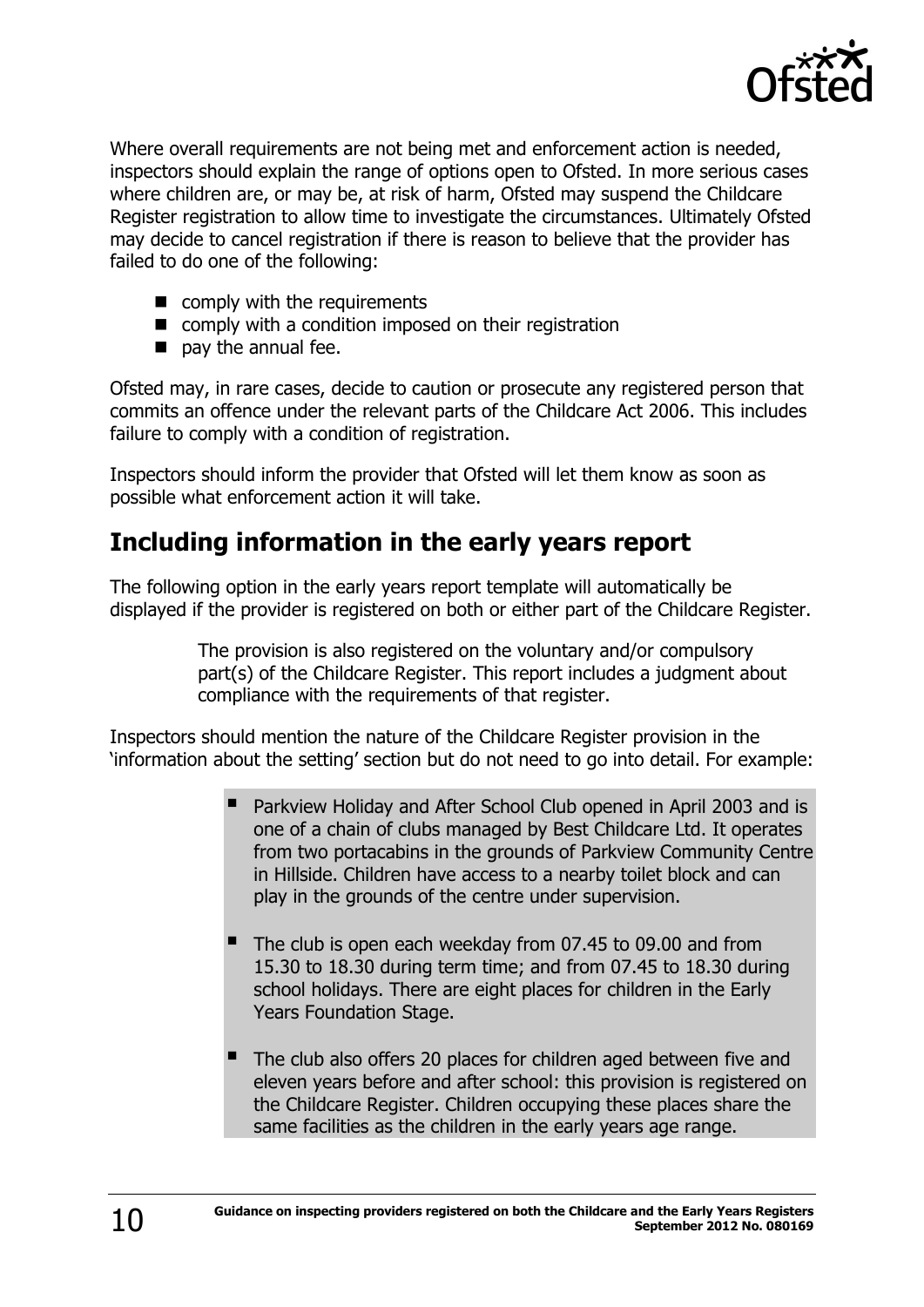

 There are eight permanent staff members, six of whom hold relevant childcare qualifications, and two others are completing training to achieve a level 2 childcare qualification.

The main body of the early years report should **not** include an evaluation of any provision registered on the Childcare Register. However, inspectors should report its impact on the provision for children in the Early Years Foundation Stage should be included in the most appropriate section of the report if it is a significant factor in judgements for the early years provision.

# **Updating registration details after the inspection**

You may need to amend details of the registration relating to the Childcare Register following information you receive during the inspection. Any amendment details should be sent to the National Business Unit which will arrange for the update to provider details.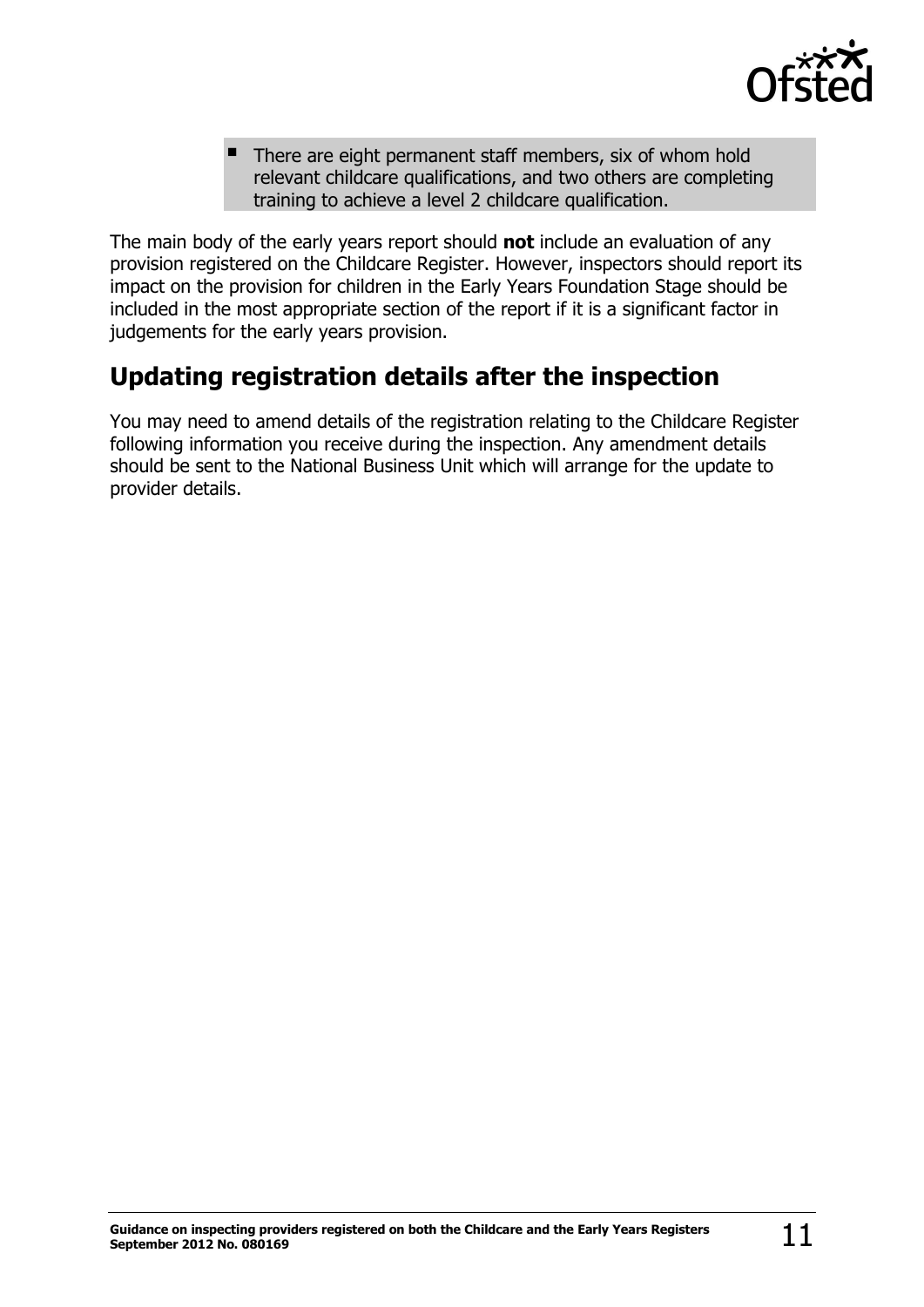

### **Annex A: Links between the requirements of the Children Register and the welfare requirements of the Early Years Foundation Stage**

The following table sets out the ongoing requirements for compulsory registration on the Childcare Register (first column) and compares these with the requirements for voluntary registration (second column).<sup>7</sup> It also highlights some notable differences with some of the general Early Years Foundation Stage welfare requirements (third column).

<span id="page-11-0"></span>

| <b>The Childcare Register</b>                                                                                                                                                                                                                                                                                                                                                                                                                                                                                                                                                                                            |                                                           | <b>Early Years Foundation Stage</b>                                                                                         |
|--------------------------------------------------------------------------------------------------------------------------------------------------------------------------------------------------------------------------------------------------------------------------------------------------------------------------------------------------------------------------------------------------------------------------------------------------------------------------------------------------------------------------------------------------------------------------------------------------------------------------|-----------------------------------------------------------|-----------------------------------------------------------------------------------------------------------------------------|
| Ongoing requirements for compulsory registration                                                                                                                                                                                                                                                                                                                                                                                                                                                                                                                                                                         | <b>Ongoing requirements for</b><br>voluntary registration | Links with the safeguarding and welfare<br>requirements                                                                     |
| Welfare of the children being cared for                                                                                                                                                                                                                                                                                                                                                                                                                                                                                                                                                                                  |                                                           | Staffing arrangements must meet the<br>needs of all children and ensure their<br>safety                                     |
| Children being cared for are kept safe from harm.                                                                                                                                                                                                                                                                                                                                                                                                                                                                                                                                                                        | <b>Same</b> as for compulsory<br>registration.            | <b>Same</b> as for registration on the Early Years<br>Register.                                                             |
| (a) The later years childminder is present at all times on the<br>relevant premises while the childcare is being provided,<br>except for a maximum of two hours per day if; a<br>childminder's assistant is present on the relevant premises<br>in the childminder's absence; and the parents of the child<br>have given written consent to the childminder for the child<br>to be left with the childminder's assistant. For every six<br>children for whom the later years childminding is being<br>provided, at least one person who cares for them has<br>attained the age of 18, and at least one person caring for |                                                           | <b>Differs only</b> in that consent from parents does<br>not need to be in writing for the Early Years<br>Foundation Stage. |

 $^7$  This table does not show the differences in the voluntary registration requirements for home childcarers. This is because they cannot be registered on the Early Years Register; that is, they will not be on two registers.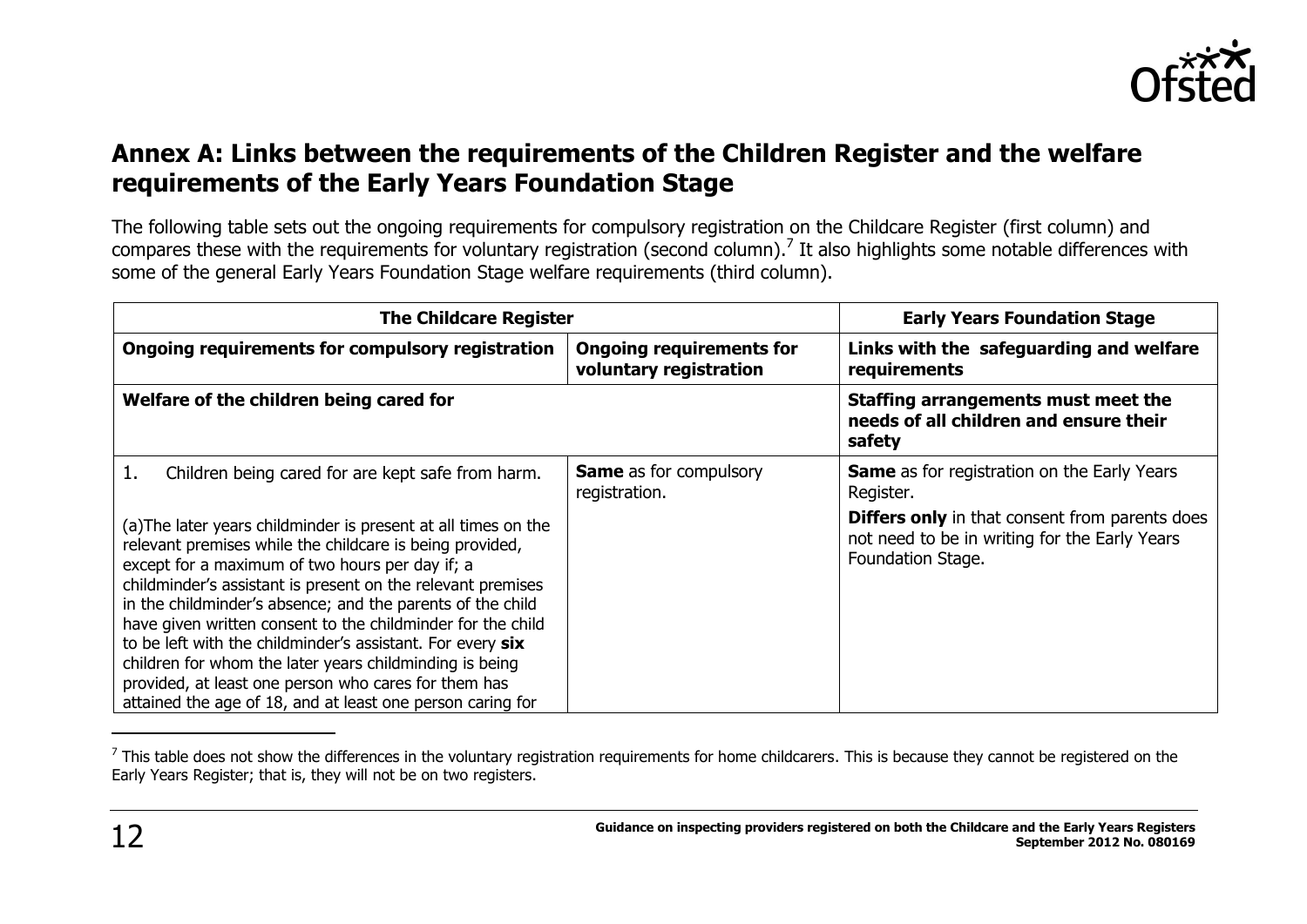

| such children has an appropriate first aid qualification.                                                                                                                                                                                                                                                                                                                                                                                                                                   |                                                                                                                                                                                |
|---------------------------------------------------------------------------------------------------------------------------------------------------------------------------------------------------------------------------------------------------------------------------------------------------------------------------------------------------------------------------------------------------------------------------------------------------------------------------------------------|--------------------------------------------------------------------------------------------------------------------------------------------------------------------------------|
| (b) Other later years provision: at least two persons who<br>have attained the age of 18 and who care for the children<br>are present at all times on the premises (while the<br>childcare is taking place) and at least one of these people<br>is either the later years provider, the manager or a<br>person who works for the provider caring for the children<br>for whom the later years provision is provided, and the<br>other person is suitable to care for children. <sup>8</sup> | <b>Different</b><br>The Early Years Foundation Stage requires<br>people caring for young children to be aged 17                                                                |
| For every eight children for whom the later years<br>provision is being provided, at least one person who has<br>attained the age of 18 cares for such children, and at<br>least one person caring for such children has an<br>appropriate first aid qualification.                                                                                                                                                                                                                         | and over. Individuals aged 17 and over who<br>are on long-term placements may be included<br>in the ratios if the provider is satisfied they are<br>competent and responsible. |
| A person who has not attained the age of 18 and<br>2.<br>who is caring for the children must be <b>supervised</b> at all<br>times by a person who is 18 or over.                                                                                                                                                                                                                                                                                                                            |                                                                                                                                                                                |
| 3.<br>No person smokes tobacco, or consumes or is<br>under the influence of alcohol or drugs (including<br>medication that may have an adverse effect on the<br>person's ability to care for children) on the premises<br>while the later years provision is being provided or in the<br>presence of a child for whom later years provision is<br>being provided.                                                                                                                           |                                                                                                                                                                                |
| The later years provider does not give, and ensures<br>4.<br>that no person who cares for the children gives, corporal                                                                                                                                                                                                                                                                                                                                                                      |                                                                                                                                                                                |

<sup>&</sup>lt;sup>8</sup> A person is unsuitable unless the later years provider is satisfied that an enhanced Criminal Records Bureau check has been obtained in respect of that person.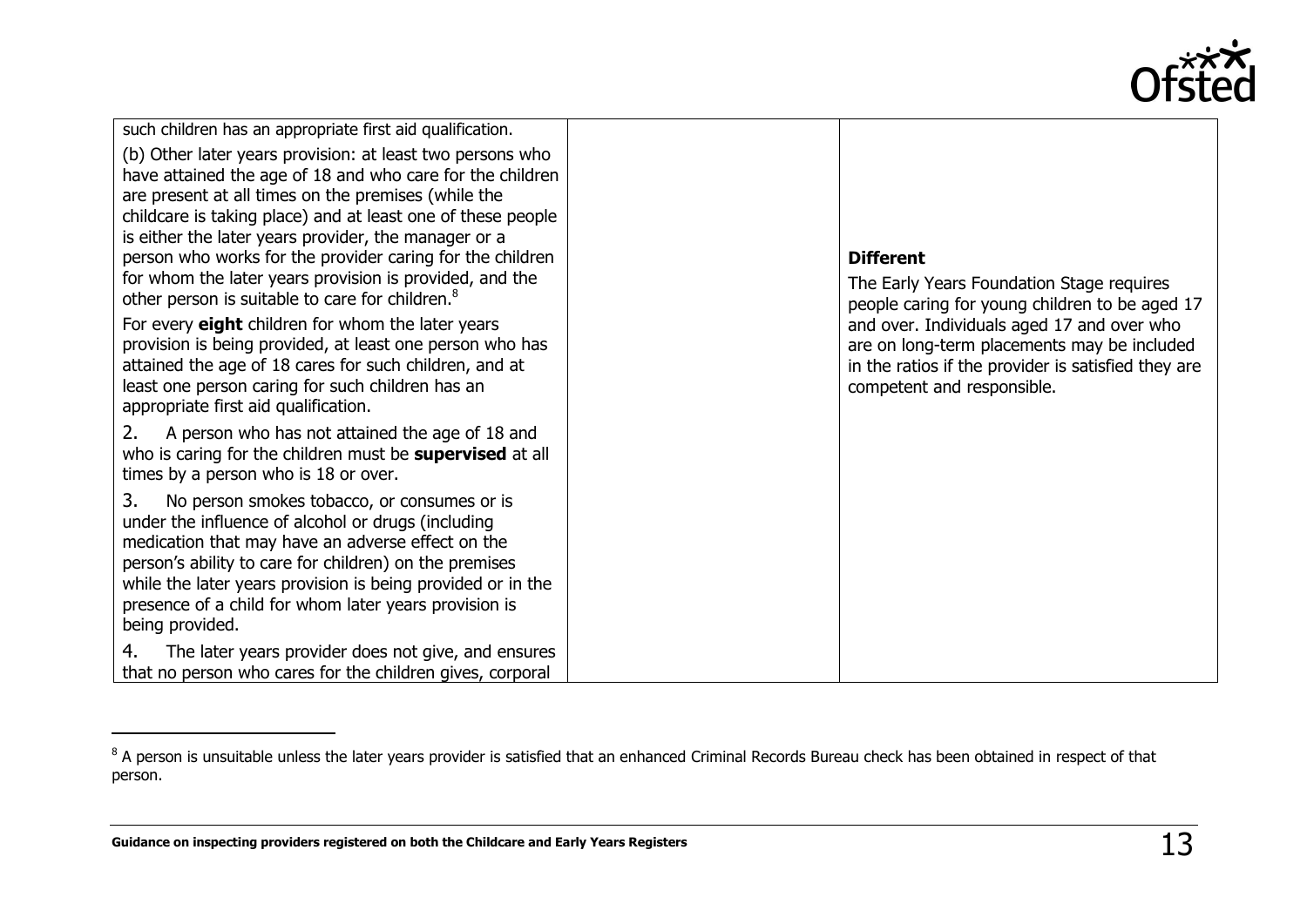

| punishment to a child for whom the later years provision<br>is being provided. <sup>9</sup><br>The later years provider ensures, so far as is<br>5.                                   |                                                |                                                                                                                       |
|---------------------------------------------------------------------------------------------------------------------------------------------------------------------------------------|------------------------------------------------|-----------------------------------------------------------------------------------------------------------------------|
| reasonably practicable, that no person living or working<br>on the relevant premises gives corporal punishment to a<br>child for whom the later years provision is being<br>provided. |                                                |                                                                                                                       |
| Arrangements for safeguarding the children being cared for                                                                                                                            |                                                | Providers must take all necessary steps to<br>keep children safe and well                                             |
| 6.<br>A written statement of procedures to be followed                                                                                                                                | <b>Same</b> as for compulsory                  | <b>Different</b>                                                                                                      |
| to safeguard children being cared for from abuse or<br>neglect is available and observed.                                                                                             | registration.                                  | Early years childminders must have and<br>implement a policy and procedures to                                        |
| No individual who is unsuitable to care for children<br>7.<br>has unsupervised contact with a child for whom the later<br>years provision is being provided.                          |                                                | safeguard children but are not required to have<br>the policy/procedures in writing.                                  |
| Suitability of persons to care for children                                                                                                                                           |                                                | Providers must ensure that people<br>looking after children are suitable to fulfil<br>the requirements of their roles |
| 8.<br>The later years provider and any person caring for<br>the children for whom the later years provision is being<br>provided:                                                     | <b>Same</b> as for compulsory<br>registration. | <b>Note:</b> the Early Years Foundation Stage<br>imposes a higher test of suitability.                                |
| is suitable to work with children                                                                                                                                                     |                                                |                                                                                                                       |
| is of integrity and good character                                                                                                                                                    |                                                |                                                                                                                       |

-

<sup>&</sup>lt;sup>9</sup> 'Corporal punishment' means anything done for the purpose of punishing a child (whether or not there are other reasons for doing it) which, absent any justification, would constitute battery.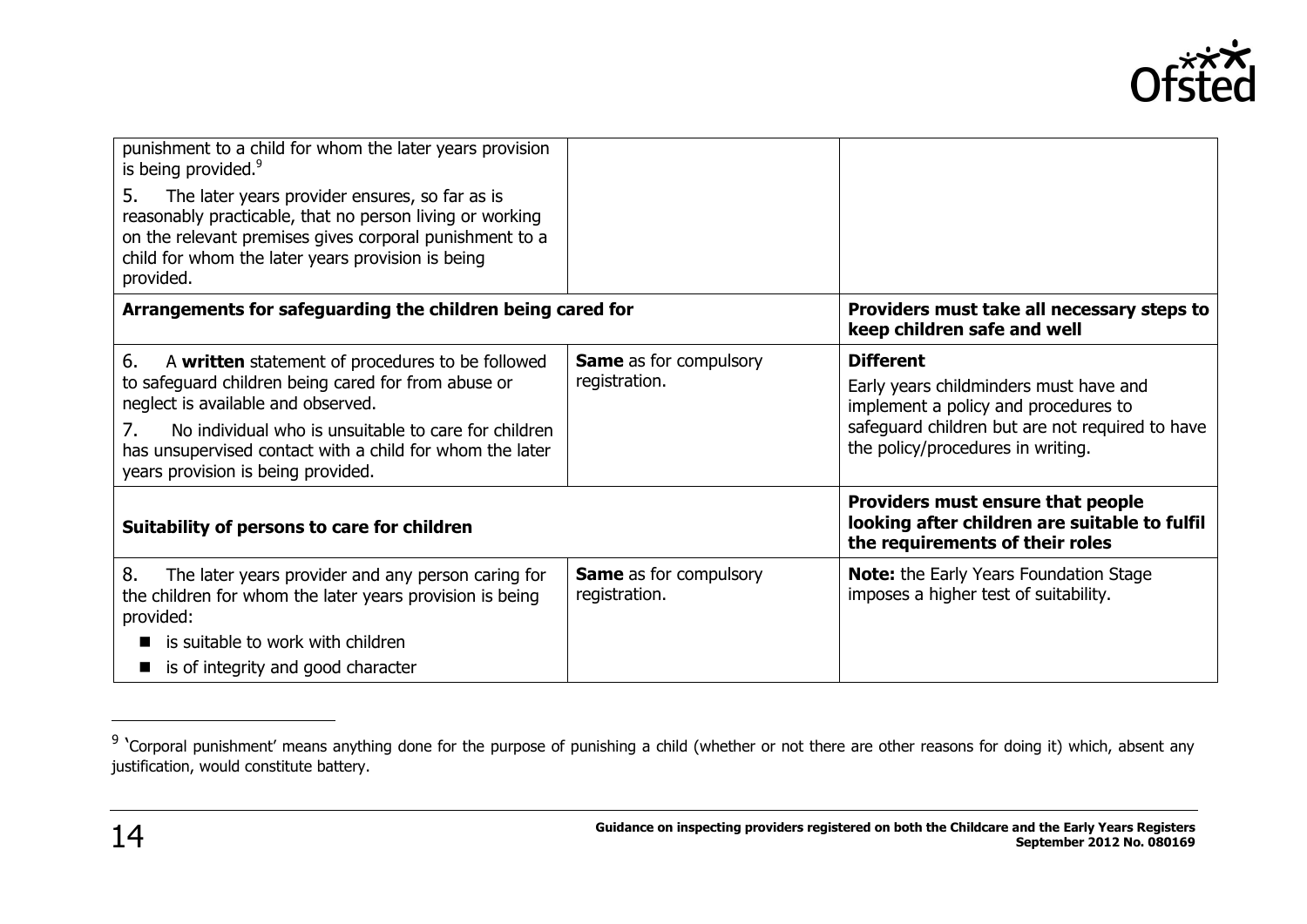

| has skills and experience suitable for the work<br>is physically and mentally fit for the work.<br>The later years provider has in place an effective<br>9.<br>system to ensure that every person caring for such<br>children satisfies the requirements in paragraph 8 above.<br>10. The later years provider is satisfied that an<br>enhanced criminal record certificate has been obtained in<br>respect of every person who cares for the children,<br>including the manager, for whom the later years<br>provision is provided. |                                                |                                                                                                                                                                                                                                                          |
|--------------------------------------------------------------------------------------------------------------------------------------------------------------------------------------------------------------------------------------------------------------------------------------------------------------------------------------------------------------------------------------------------------------------------------------------------------------------------------------------------------------------------------------|------------------------------------------------|----------------------------------------------------------------------------------------------------------------------------------------------------------------------------------------------------------------------------------------------------------|
| <b>Suitability of other persons</b>                                                                                                                                                                                                                                                                                                                                                                                                                                                                                                  |                                                | Providers must have effective systems in<br>place to ensure that practitioners, and<br>any other person who is likely to have<br>regular contact with children (including<br>those living or working on the premises)<br>is suitable                     |
| Every person who either:<br>11.<br>lives on the relevant premises<br>works (including on a voluntary basis) on the<br>premises at times when the later years provision is<br>provided<br>is suitable to be in regular contact with children.                                                                                                                                                                                                                                                                                         | <b>Same</b> as for compulsory<br>registration. | Same.                                                                                                                                                                                                                                                    |
| <b>Qualifications and training</b>                                                                                                                                                                                                                                                                                                                                                                                                                                                                                                   |                                                | The daily experience of children in early<br>years settings and the overall quality of<br>provision depends on all practitioners<br>having appropriate qualifications,<br>training, skills and knowledge and a clear<br>understanding of their roles and |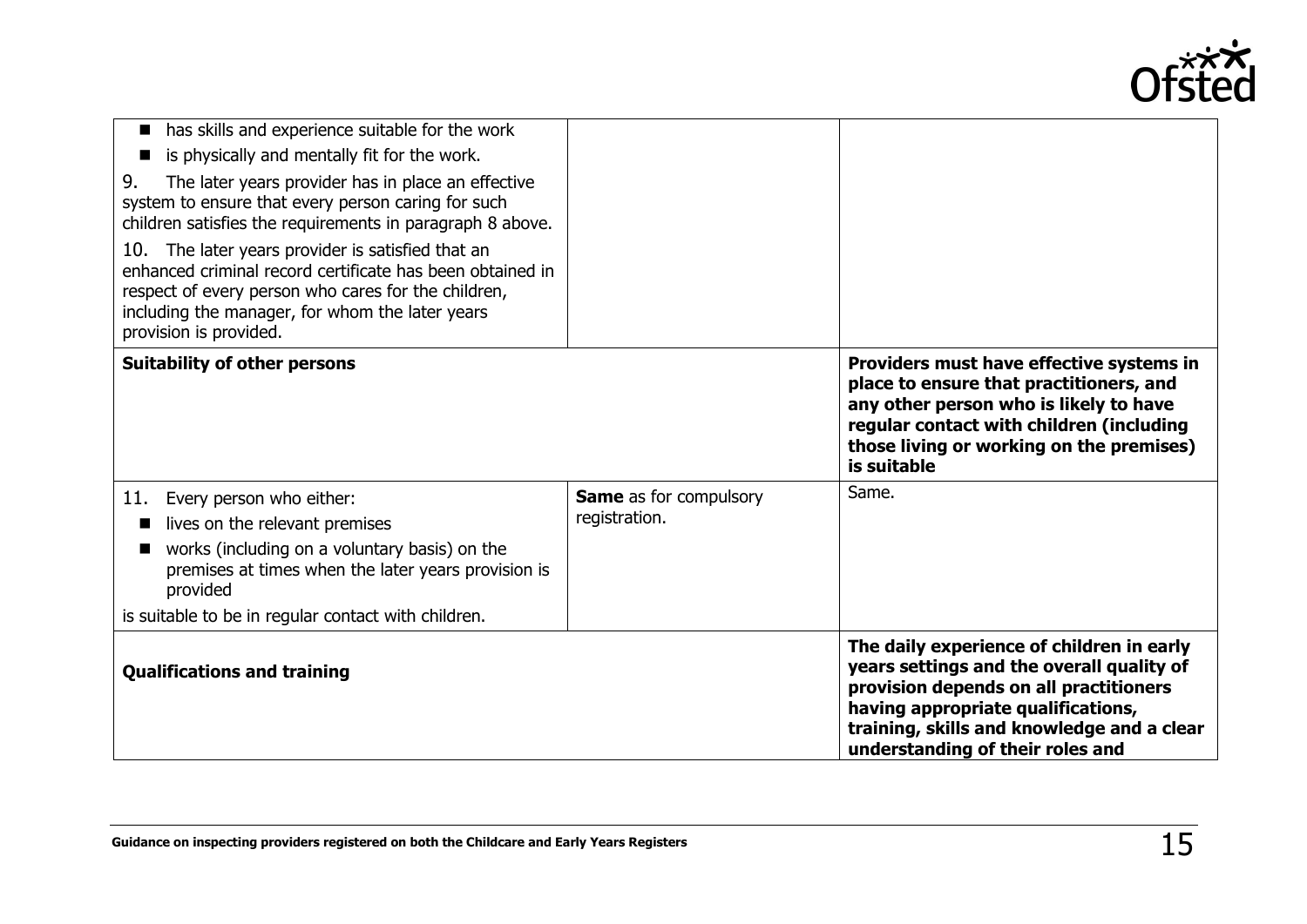

|                                                                                                                                                                                                                                                                                                                                                                                                                                                                                                                                                                                                                                                                                                                         |                                                                                                                                                                                                                                                                                                                                                                                                                                                              | responsibilities                                                                                                                                                                                                                                                                                                                                                                                                                                                                              |
|-------------------------------------------------------------------------------------------------------------------------------------------------------------------------------------------------------------------------------------------------------------------------------------------------------------------------------------------------------------------------------------------------------------------------------------------------------------------------------------------------------------------------------------------------------------------------------------------------------------------------------------------------------------------------------------------------------------------------|--------------------------------------------------------------------------------------------------------------------------------------------------------------------------------------------------------------------------------------------------------------------------------------------------------------------------------------------------------------------------------------------------------------------------------------------------------------|-----------------------------------------------------------------------------------------------------------------------------------------------------------------------------------------------------------------------------------------------------------------------------------------------------------------------------------------------------------------------------------------------------------------------------------------------------------------------------------------------|
| 12. (a) Later years childminding: Prior to registration the<br>childminder applicant must have completed an<br>appropriate course approved by an English local authority<br>designed to enable the applicant to meet the<br>requirements in Schedule 3 of the Childcare Register<br>which are applicable to later years childminding.<br>(b) Other later years provision: At least half of all persons<br>caring for children for whom the later years provision is<br>being provided have a qualification at a minimum of level<br>2 in an area of work relevant to such provision, and the<br>manager has a qualification at a minimum of level 3 in an<br>area of work relevant to such provision. <sup>10, 11</sup> | <b>Different</b> from compulsory<br>registration. At the point of<br>registration at least one person<br>who is caring for children on the<br>relevant premises has either:<br>a qualification at a<br>minimum of level 2 in an<br>area of work relevant to the<br>childcare<br>successfully completed<br>training in the core skills as<br>set out in the document<br>Common core of skills and<br>knowledge for the<br>children's workforce. <sup>12</sup> | Same as the compulsory part for childminders<br>but different to the voluntary part.<br><b>Different</b><br>The Early Years Foundation Stage stipulates<br>half of all other staff must hold at least a full<br>and relevant level 2 qualification, that is, other<br>than the supervisor or manager who must hold<br>at least a full and relevant level 3 qualification.<br>There must be at least one person with at least<br>a level 3 qualification working directly with the<br>children |
| <b>Suitability of premises and equipment</b>                                                                                                                                                                                                                                                                                                                                                                                                                                                                                                                                                                                                                                                                            |                                                                                                                                                                                                                                                                                                                                                                                                                                                              | <b>Providers must ensure that their</b><br>premises, including outdoor spaces, are<br>fit for purpose. Spaces, furniture,<br>equipment and toys must be safe for                                                                                                                                                                                                                                                                                                                              |

-

 $^{10}$  As set out in the National Qualifications Framework and determined by the Qualifications and Curriculum Authority.

 $11$  As above.

<sup>12</sup> <http://webarchive.nationalarchives.gov.uk/20100202100627/dcsf.gov.uk/everychildmatters/strategy/deliveringservices1/commoncore/commoncoreofskillsandknowledge/>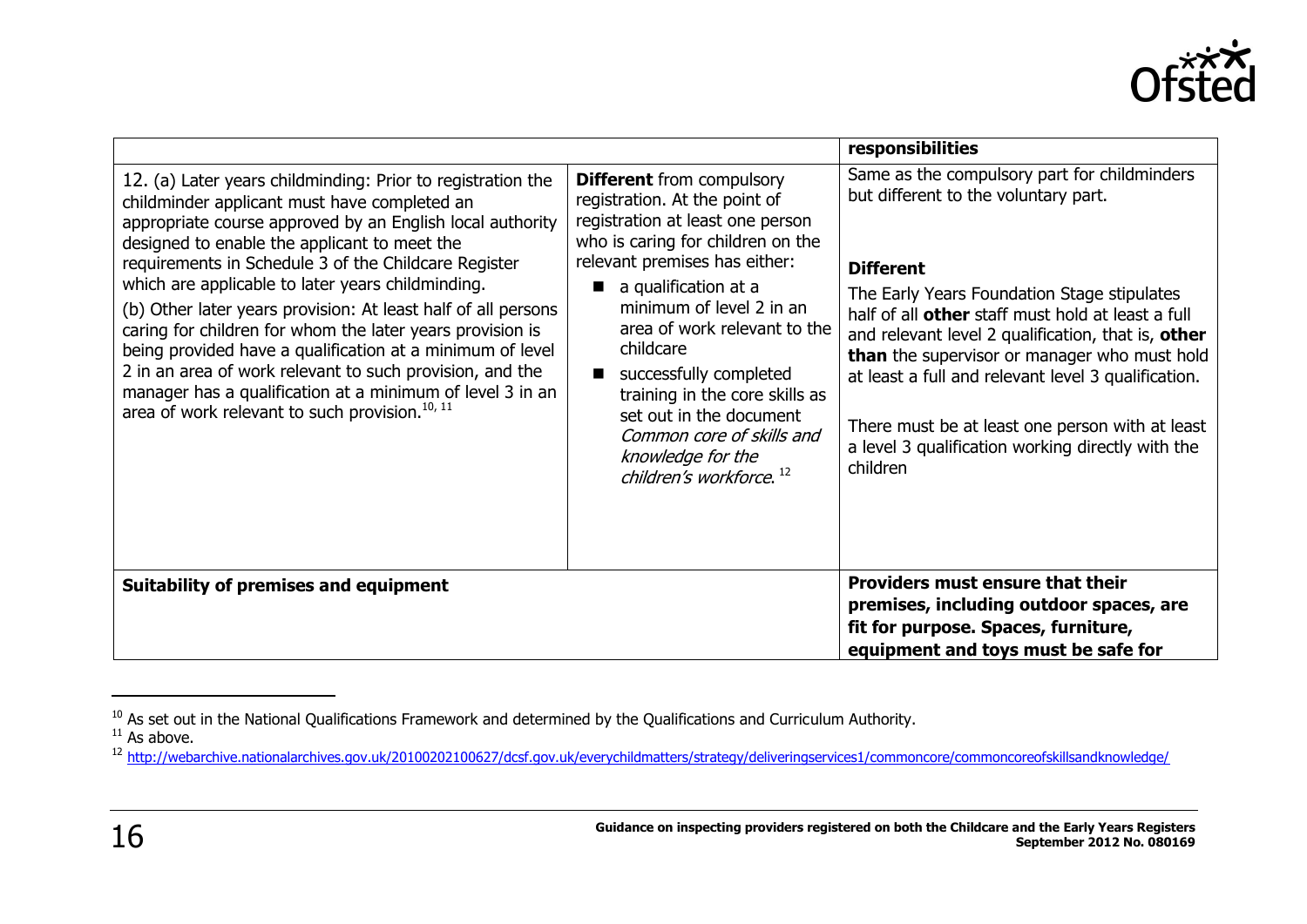

|                                                                                                                                                                                                                                                                                                                                                                                                                                                                                                                                                                                                                                                                                                                                                                                                                                                                                                                                                    |                                                | children to use                                                                                                                                                                                                                                                                                                                                        |
|----------------------------------------------------------------------------------------------------------------------------------------------------------------------------------------------------------------------------------------------------------------------------------------------------------------------------------------------------------------------------------------------------------------------------------------------------------------------------------------------------------------------------------------------------------------------------------------------------------------------------------------------------------------------------------------------------------------------------------------------------------------------------------------------------------------------------------------------------------------------------------------------------------------------------------------------------|------------------------------------------------|--------------------------------------------------------------------------------------------------------------------------------------------------------------------------------------------------------------------------------------------------------------------------------------------------------------------------------------------------------|
| 13. The premises and the equipment used for the<br>purposes of the later years provision are suitable for<br>such provision and, in particular:<br>the premises are safe for such provision<br>a child is not able to leave the premises without a<br>person who is caring for children on those premises<br>becoming aware of the child leaving<br>no person is able to enter the relevant premises<br>without a person who is caring for children on<br>those premises being aware of the entry of that<br>person.<br>An assessment is undertaken to identify any risks to the<br>health or safety of children for whom the later years<br>provision is provided, arising from the premises (including<br>the means of access to and exit from those premises),<br>the equipment used for the purposes of the later years<br>provision and the activities provided at least once in each<br>calendar year. Assessment is undertaken immediately, | <b>Same</b> as for compulsory<br>registration. | <b>Different</b><br>Childcare providers in the Early Years<br>Foundation Stage are required to have clear<br>and well understood written policies and<br>procedures for assessing any risks to children's<br>safety. Childminders are required to have clear<br>and well understood policies and procedures<br>but these do not need to be in writing. |
| when the need arises. All necessary measures are taken<br>to minimise any identified risks.                                                                                                                                                                                                                                                                                                                                                                                                                                                                                                                                                                                                                                                                                                                                                                                                                                                        |                                                |                                                                                                                                                                                                                                                                                                                                                        |
| Manner in which the later years provision is organised                                                                                                                                                                                                                                                                                                                                                                                                                                                                                                                                                                                                                                                                                                                                                                                                                                                                                             |                                                |                                                                                                                                                                                                                                                                                                                                                        |
| 14. Arrangements are in place with other later years<br>providers, or with parents of the children for whom the<br>later years provision is provided, for occasions on which<br>the later years provider is not able to provide the later<br>years provision.                                                                                                                                                                                                                                                                                                                                                                                                                                                                                                                                                                                                                                                                                      | Same as for compulsory<br>registration.        | <b>Different</b><br>A similar requirement to paragraph 14 does not<br>apply to early years providers - there is no<br>requirement for them to make contingency<br>arrangements.                                                                                                                                                                        |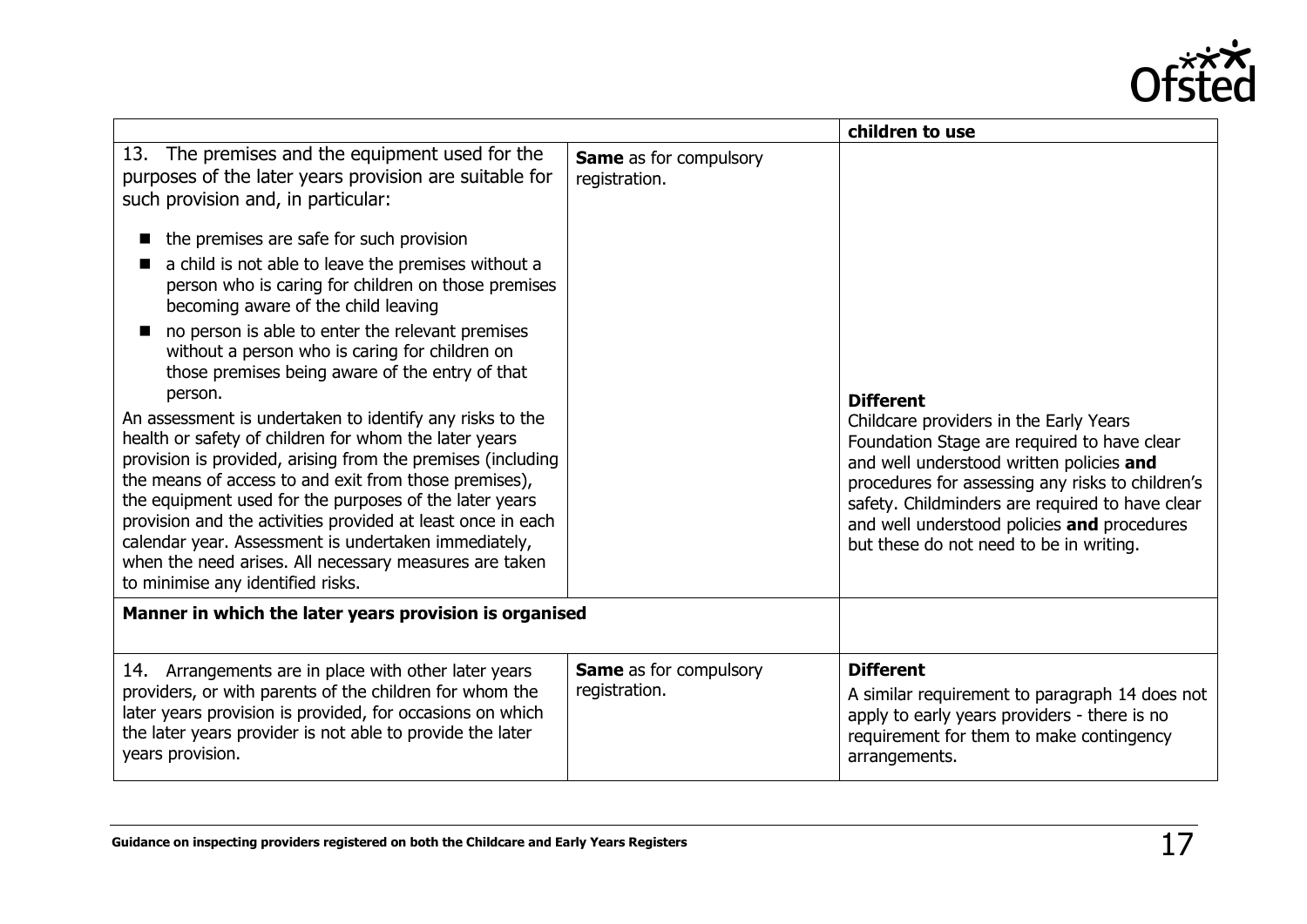

| 15. The behaviour of the children for whom the later<br>years provision is provided is managed in a suitable<br>manner.<br>16. If the later years provider cares for children other<br>than those for whom the later years provision is being<br>provided, at times when the later years provision is being<br>provided, any such care does not have an adverse impact<br>on the later years provision.<br>17. (a) No child is refused later years provision or,<br>whilst being cared for, is treated less favourably than<br>another child by reason of:<br>the race, home language, family background or<br>gender of the child<br>the religion or belief of the child or the child's<br>parents<br>any disability which the child may have. $^{13}$<br>(b) In relation to a physical feature of the relevant<br>premises which makes it impossible or unreasonably<br>difficult for disabled children to make use of the later<br>years provision, the later years provider is treated as<br>complying with this paragraph if the duty in section 21 of | Note: no child is refused later<br>years provision. You should<br>interpret this as meaning that all<br>children who attend are included<br>in activities. It is not necessary to<br>scrutinise the provider's<br>admission policy to ensure access<br>is given to all children. If,<br>however, you do find evidence<br>that a provider is not complying<br>with anti-discrimination<br>legislation, you should tell your<br>area manager. |  |
|-------------------------------------------------------------------------------------------------------------------------------------------------------------------------------------------------------------------------------------------------------------------------------------------------------------------------------------------------------------------------------------------------------------------------------------------------------------------------------------------------------------------------------------------------------------------------------------------------------------------------------------------------------------------------------------------------------------------------------------------------------------------------------------------------------------------------------------------------------------------------------------------------------------------------------------------------------------------------------------------------------------------------------------------------------------|---------------------------------------------------------------------------------------------------------------------------------------------------------------------------------------------------------------------------------------------------------------------------------------------------------------------------------------------------------------------------------------------------------------------------------------------|--|
| the Disability Discrimination Act 1995 (duty of providers<br>of services to make adjustments) has been complied<br>with.                                                                                                                                                                                                                                                                                                                                                                                                                                                                                                                                                                                                                                                                                                                                                                                                                                                                                                                                    |                                                                                                                                                                                                                                                                                                                                                                                                                                             |  |

 $13$  Within the meaning of section 1(1) of the Disability Discrimination Act 1995 or learning difficulty (within the meaning of section 312(2) of the Education Act 1996).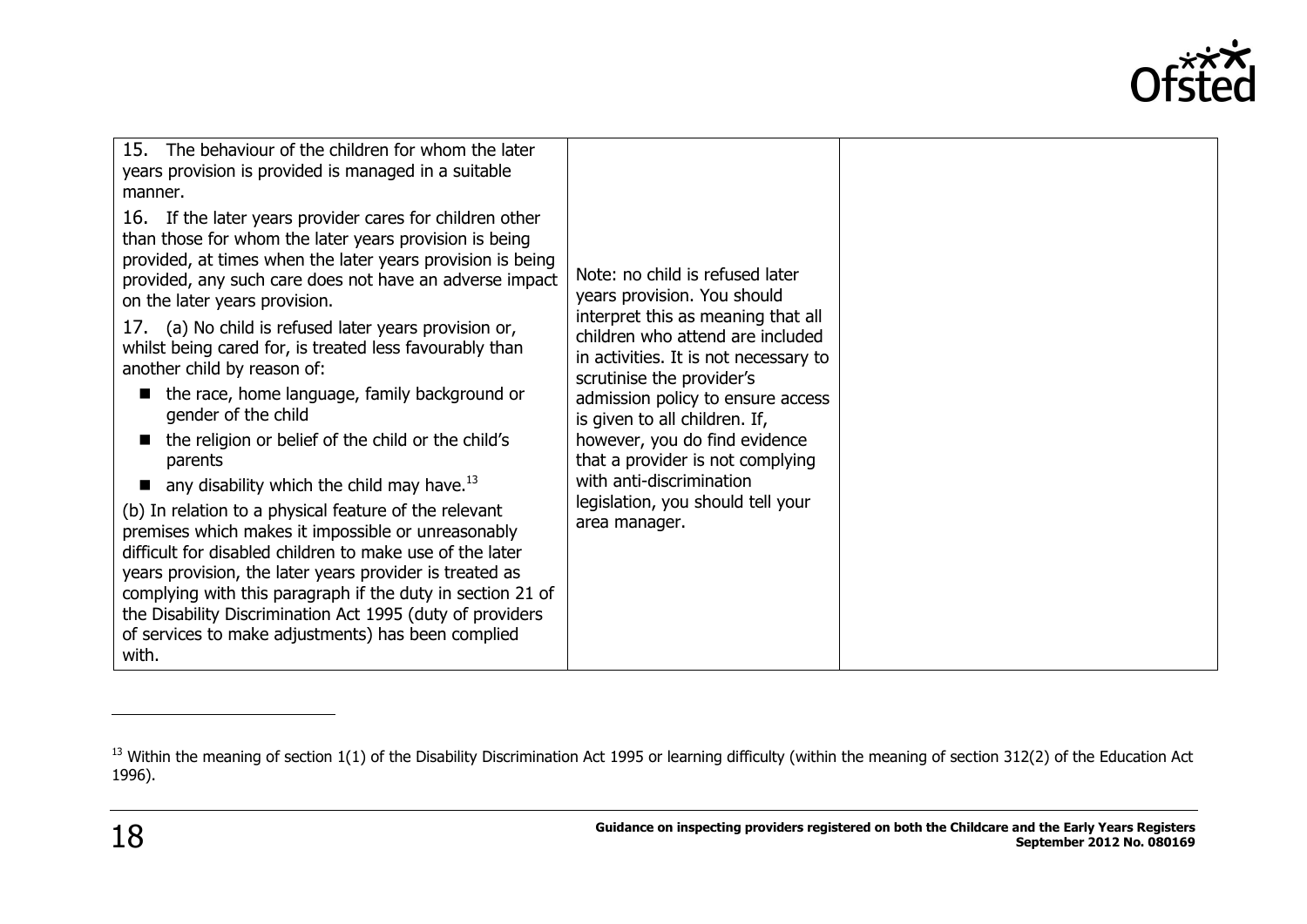

| Procedures for dealing with complaints |                                                                                                                                                                                                                                                                                                                                                                                                                                                                                                 | Providers must put in place a written<br>procedure for dealing with concerns and<br>complaints from parents and carers |                                                                                                                                                                                                                                                                                                                                                                                                                    |
|----------------------------------------|-------------------------------------------------------------------------------------------------------------------------------------------------------------------------------------------------------------------------------------------------------------------------------------------------------------------------------------------------------------------------------------------------------------------------------------------------------------------------------------------------|------------------------------------------------------------------------------------------------------------------------|--------------------------------------------------------------------------------------------------------------------------------------------------------------------------------------------------------------------------------------------------------------------------------------------------------------------------------------------------------------------------------------------------------------------|
| 18.                                    | The later years provider ensures that:<br>there is a written statement of procedures to<br>be followed in relation to complaints<br>each complaint is fully investigated<br>a written record is made of any complaint, the<br>outcome of the investigation and any action<br>taken<br>the person who made the complaint is<br>provided, as soon as is reasonably practicable<br>and in any event within 28 days of the date on                                                                  | <b>Same</b> as for compulsory registration.                                                                            |                                                                                                                                                                                                                                                                                                                                                                                                                    |
|                                        | which the complaint was made, with an<br>account (in writing if requested by that person)<br>of the findings of the investigation into the<br>complaint and any action that has been taken<br>or is to be taken as a result                                                                                                                                                                                                                                                                     |                                                                                                                        | <b>Different</b>                                                                                                                                                                                                                                                                                                                                                                                                   |
|                                        | at the request of the Chief Inspector, and<br>within such reasonable period as the Chief<br>Inspector specifies, the Chief Inspector is<br>supplied with a statement containing a<br>summary of any complaints made during the<br>preceding 12 months and any action taken, or<br>a list of all complaints recorded during such<br>period of time as may be specified by the Chief<br>Inspector (provided that such period does not<br>begin more than two years before the request<br>is made) |                                                                                                                        | Although early years providers are required to<br>keep a complaints record the same as detailed<br>for the Childcare Register the length of time it<br>must be kept is not specified in the Early Years<br>Foundation Stage.<br>The Early Years Foundation Stage states that<br>records relating to individual children must be<br>retained for a reasonable period of time after<br>they have left the provision. |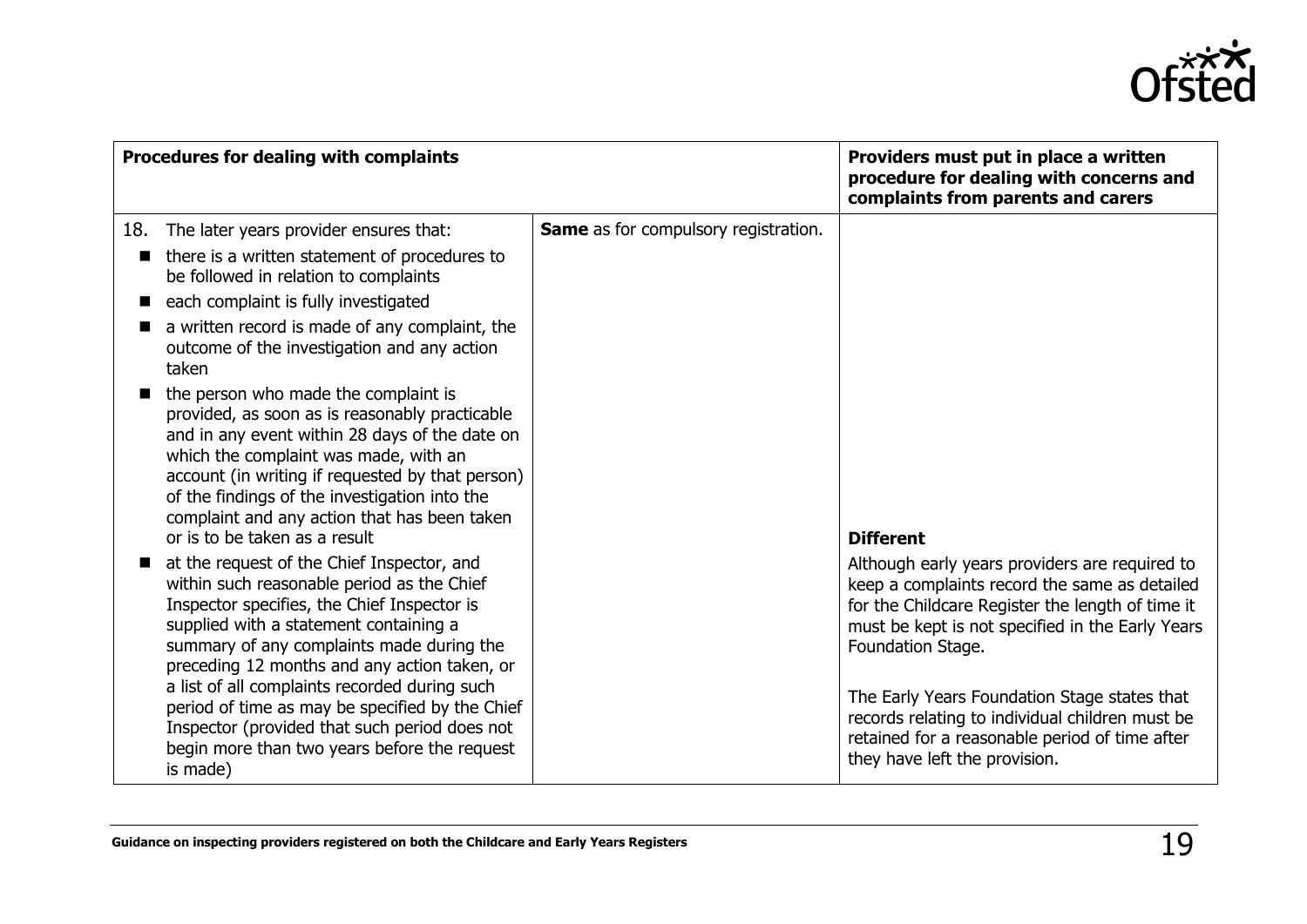

| the written record is retained for a period of<br>two years from the date on which any<br>complaint was made. <sup>14</sup>                                                                                                                                                                                                                                                                                                                                                                                                                                                                                                                                                                                                                                     |                                             |                                                                                                                                                                                                                                                                                |
|-----------------------------------------------------------------------------------------------------------------------------------------------------------------------------------------------------------------------------------------------------------------------------------------------------------------------------------------------------------------------------------------------------------------------------------------------------------------------------------------------------------------------------------------------------------------------------------------------------------------------------------------------------------------------------------------------------------------------------------------------------------------|---------------------------------------------|--------------------------------------------------------------------------------------------------------------------------------------------------------------------------------------------------------------------------------------------------------------------------------|
| Keeping of records (other than records of complaints)                                                                                                                                                                                                                                                                                                                                                                                                                                                                                                                                                                                                                                                                                                           |                                             | See 'documentation and all other welfare<br>requirements'                                                                                                                                                                                                                      |
| 19. In relation to each child for whom the later<br>years provision is provided, a record is maintained<br>consisting of:<br>the child's name, home address and date of<br><b>birth</b><br>the name, home address and telephone<br>number of the child's parents<br>the days on which, and hours during which,<br>the child has attended the relevant premises.<br>20. A record is maintained of accidents occurring<br>on the relevant premises.<br>21. A record is maintained of any medicinal<br>product administered to a child for whom the later<br>years provision is provided, including:<br>the date and circumstances of its<br>administration<br>by whom it was administered<br>a record of consent.<br>22. A record is maintained of the name, home | <b>Same</b> as for compulsory registration. | <b>Different</b><br>Early years providers are required to keep the<br>same records as detailed for the Childcare<br>Register. They are required to retain records<br>relating to individual children for a reasonable<br>period of time after they have left the<br>provision. |

<sup>&</sup>lt;sup>14</sup> A 'complaint' here means a complaint by a parent in respect of a child for whom the later years provision is provided which is made in writing to the later years provider, and relates to any of the requirements of compulsory part of the Childcare Register.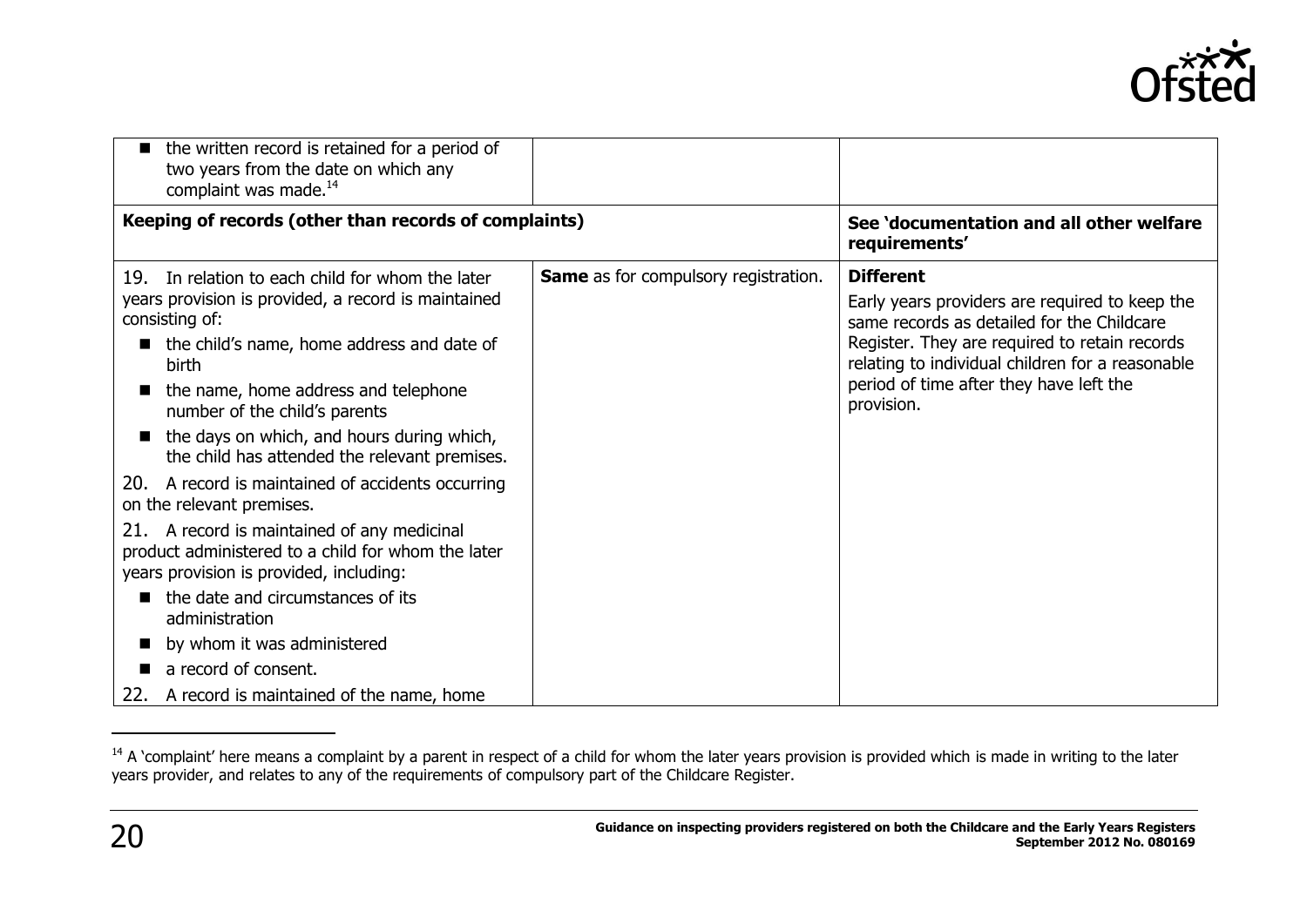

| address and telephone number of every person<br>living or working on the relevant premises.<br>The records specified above are made as soon<br>23.<br>as is reasonably practicable after the event to which<br>it relates occurs, or the information to which it<br>relates is available, and is retained for a period of<br>two years from the date on which the record was<br>made.                                                                                                                                                                                                                                                                                                                            |                                             |                                                                                                                                                                                                                                                                                                   |
|------------------------------------------------------------------------------------------------------------------------------------------------------------------------------------------------------------------------------------------------------------------------------------------------------------------------------------------------------------------------------------------------------------------------------------------------------------------------------------------------------------------------------------------------------------------------------------------------------------------------------------------------------------------------------------------------------------------|---------------------------------------------|---------------------------------------------------------------------------------------------------------------------------------------------------------------------------------------------------------------------------------------------------------------------------------------------------|
| <b>Provision of information</b>                                                                                                                                                                                                                                                                                                                                                                                                                                                                                                                                                                                                                                                                                  |                                             | Providers must make the following<br>information available to parents and<br>carers                                                                                                                                                                                                               |
| 24. The following information is made available to<br>parents of children for whom the later years<br>provision is provided:<br>information about the activities the children<br>will undertake<br>copies of the written statements of procedures<br>referred to in paragraphs 6 and 19 above<br>information about the system of registration on<br>the Childcare Register<br>the address of the Chief Inspector<br>in the case of open access childcare the<br>registered person must provide parents with a<br>statement to that effect.<br>If any of the events specified in 26 below take<br>25.<br>place, the later years provider:<br>notifies the Chief Inspector as soon as is<br>reasonably practicable | <b>Same</b> as for compulsory registration. | Information for parents and carers is listed in<br>paragraph 3.72 of the Statutory Framework<br>Information about the provider is listed in<br>paragraph 3.75 of the Statutory Framework<br>Changes that must be notified to Ofsted are<br>listed in paragraph 3.76 of the Statutory<br>Framework |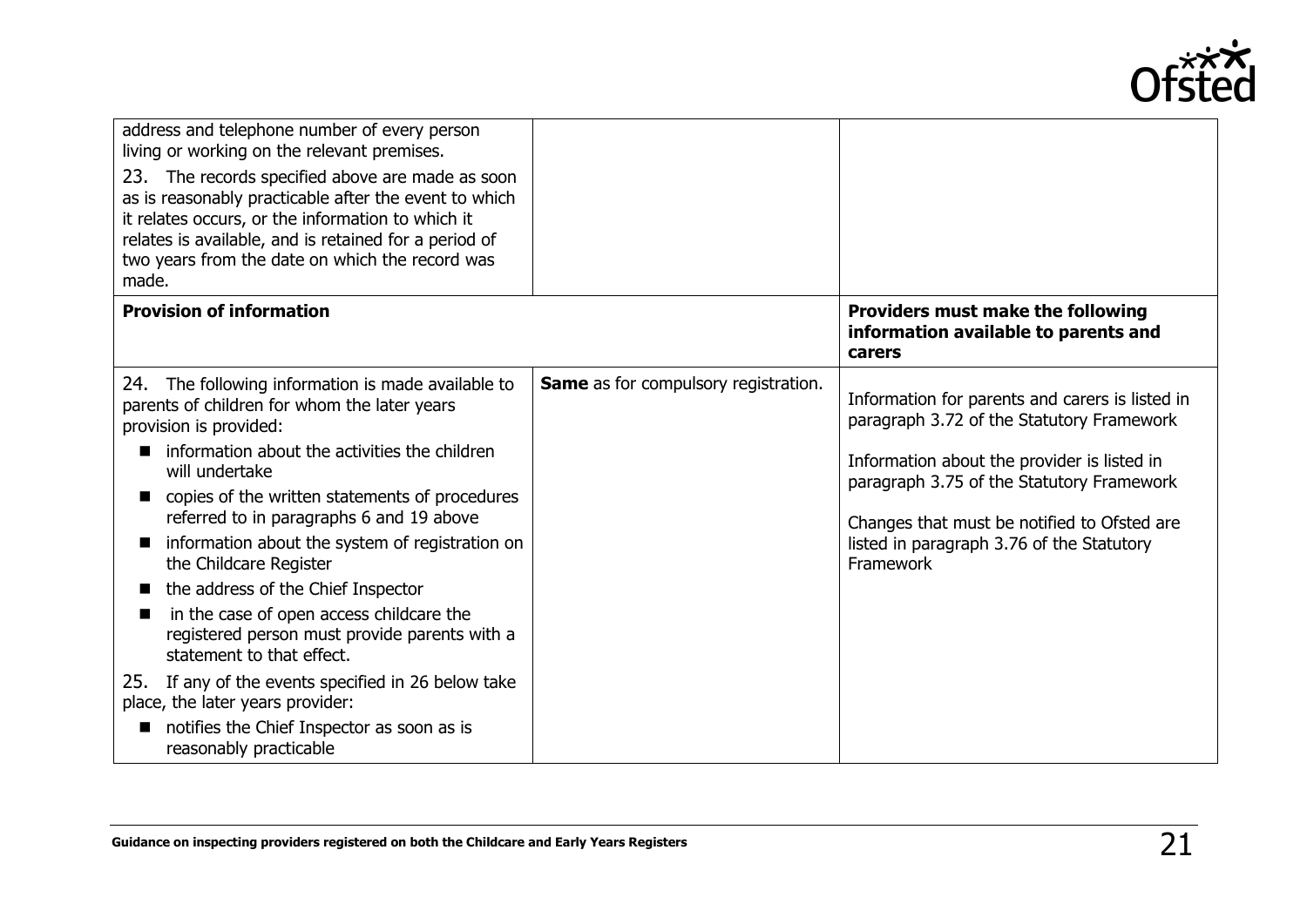

|     | provides the Chief Inspector with information<br>relating to the event as soon as is reasonably<br>practicable, and in any event within 14 days of<br>the event occurring.                                                                                                                                         |  |
|-----|--------------------------------------------------------------------------------------------------------------------------------------------------------------------------------------------------------------------------------------------------------------------------------------------------------------------|--|
| 26. | The events are:                                                                                                                                                                                                                                                                                                    |  |
|     | the death of, or serious accident or serious<br>injury to, a child which takes place whilst they<br>are receiving later years provision                                                                                                                                                                            |  |
|     | the death of, or serious accident or serious<br>injury to, any other person on the relevant<br>premises                                                                                                                                                                                                            |  |
|     | the sudden serious illness of any child for<br>whom the later years provision is provided                                                                                                                                                                                                                          |  |
|     | any allegation that serious harm to, or abuse<br>of, a child has taken place on the relevant<br>premises, caused by any person, or other than<br>on the relevant premises, caused by any<br>person who cares for, or is in regular contact<br>with, the children for whom the later years<br>provision is provided |  |
|     | any incident of food poisoning affecting two or<br>more children for whom the later years<br>provision is being provided.                                                                                                                                                                                          |  |
| 27. | The Chief Inspector is informed of:                                                                                                                                                                                                                                                                                |  |
|     | any significant event which is likely to affect<br>the suitability to care for children of the later<br>years provider or any other person caring for<br>the children for whom the later years provision<br>is provided                                                                                            |  |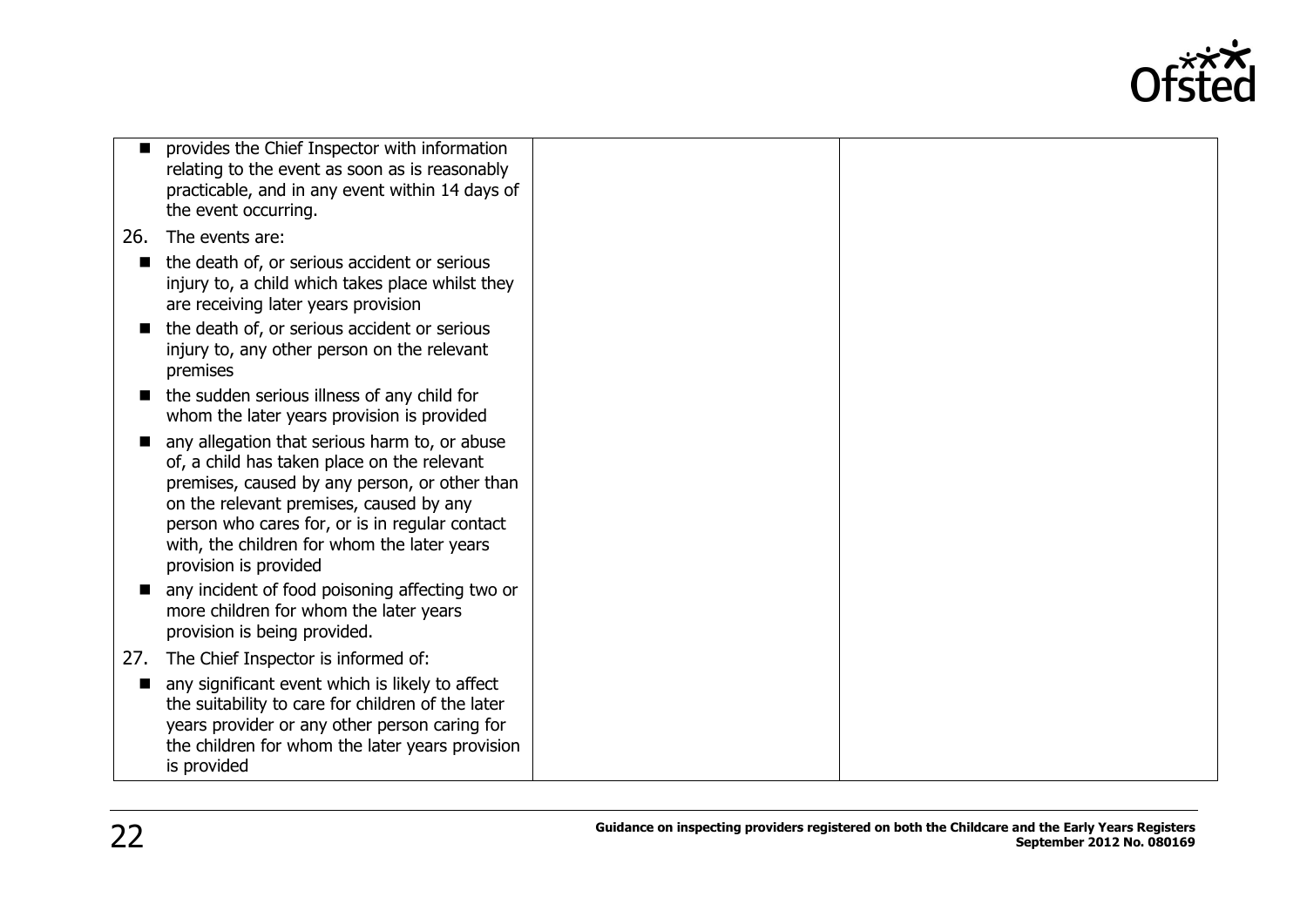

| any significant event which is likely to affect<br>the suitability to be in regular contact with<br>children, of any person who has attained the<br>age of 16 and who lives on the relevant<br>premises, or works (including on a voluntary<br>basis) on the relevant premises at times when<br>later years provision is provided                                                          |  |
|--------------------------------------------------------------------------------------------------------------------------------------------------------------------------------------------------------------------------------------------------------------------------------------------------------------------------------------------------------------------------------------------|--|
| any change in circumstances which affects the<br>information held by the Chief Inspector as a<br>result of the requirements specified in the<br>Childcare (General Childcare Register)<br>Regulations 2008 part 2 of schedule 1 (in the<br>case of a later years childminder), or part 2 of<br>schedule 2 (in the case of a later years<br>provider other than a later years childminder). |  |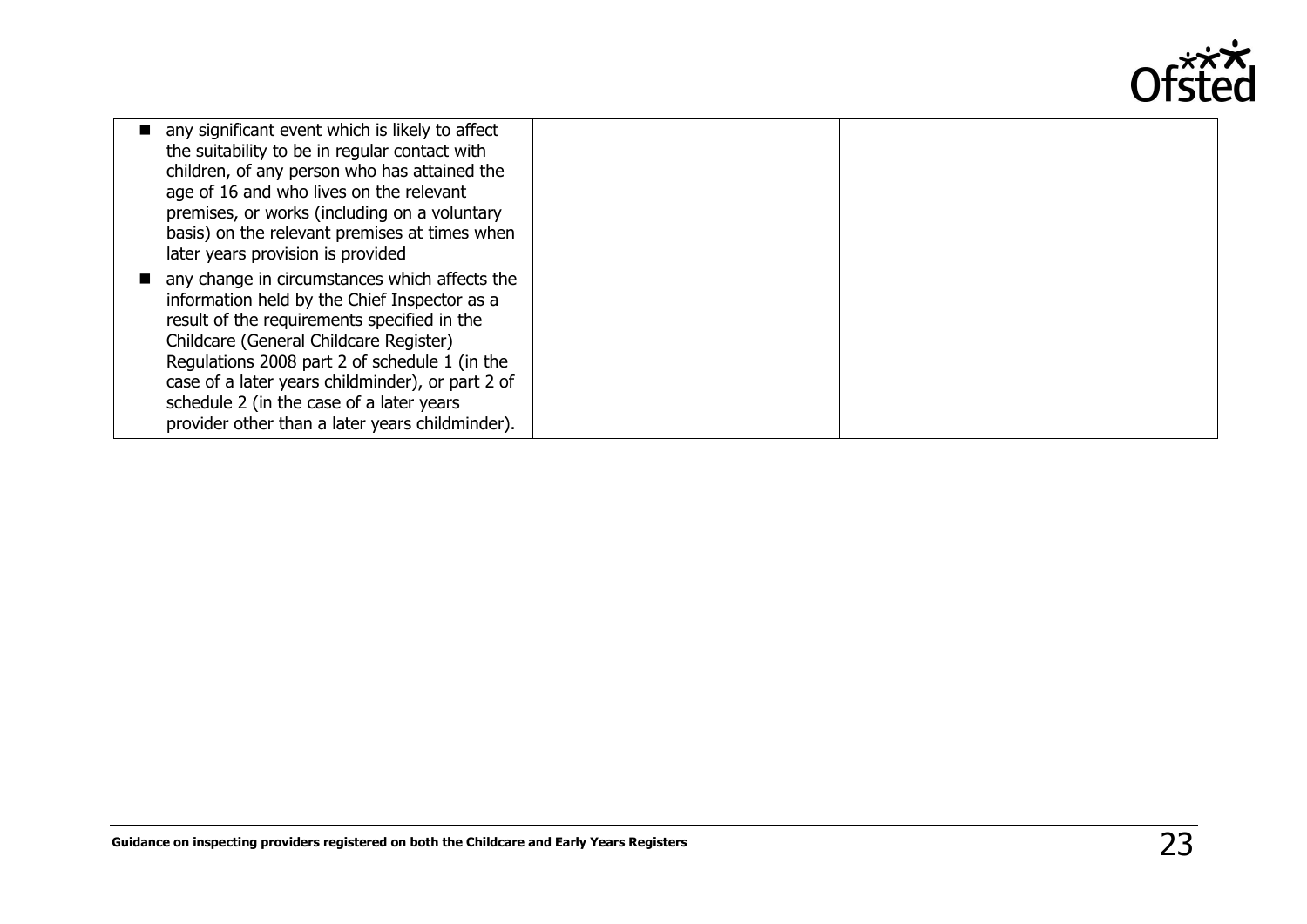

| <b>Other matters</b>                                                                                                                                                                                                                                                              |                                             |  |
|-----------------------------------------------------------------------------------------------------------------------------------------------------------------------------------------------------------------------------------------------------------------------------------|---------------------------------------------|--|
| 28. The later years provider is covered by<br>insurance in respect of liability which may be<br>incurred for death, injury, public liability, damage or<br>other loss.                                                                                                            | <b>Same</b> as for compulsory registration. |  |
| 29.<br>The certificate of registration given to the later<br>years provider is displayed on the relevant premises.                                                                                                                                                                |                                             |  |
| 30. If the registration of the later years provider is<br>suspended under regulations made under section 69<br>of the Childcare Act 2006, any notice of suspension<br>given to the later years provider is displayed on the<br>relevant premises during the period of suspension. |                                             |  |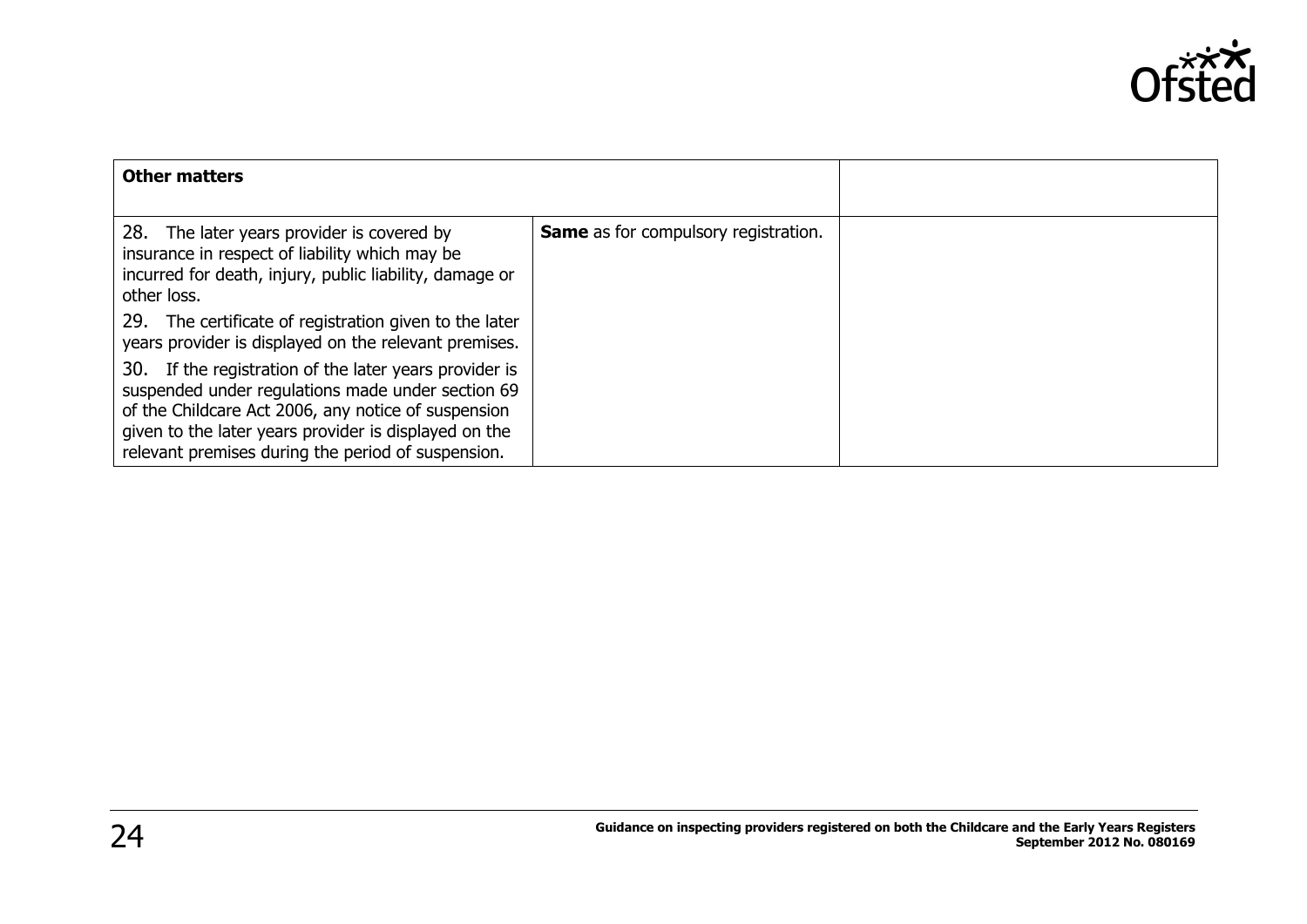

### <span id="page-24-0"></span>**Annex B: List of records required by the Childcare Register**

Providers registered on **either part of the Childcare Register** are required to keep the following records (unless the provider is a home childcarer) in relation to each child who is cared for on the premises:

- $\blacksquare$  their name, home address and date of birth
- the name, home address and telephone number of their parent
- $\blacksquare$  the name, home address and telephone number of every person living or working on the premises on which childcare is provided (or the part of the premises where the childcare is held, in the case of premises such as community/leisure centres, where only parts of the premises are used for childcare)
- a daily record of the hours of attendance
- $\blacksquare$  a record of accidents that occur on the premises
- a record of any medicinal product administered to any child who is cared for on the premises including:
	- $-$  the date and circumstances of its administration
	- who it was administered by
	- a record of a parent's consent.

In addition, providers registered on the **compulsory part** of the Childcare Register must ensure that they have the following written statements and make them available to parents:

- a written statement of procedures to be followed to safeguard children being cared for from abuse or neglect – that is observed
- a written statement of procedures to be followed in relation to complaints
- $\blacksquare$  a written record of any complaint, the outcome of the investigation and any action taken.

'Complaint' means a written complaint by a parent in respect of a child who attends the provision and which relates to any of the requirements of the compulsory part of the Childcare Register.

In the case of **open access schemes**, providers must have a statement which makes it clear that the scheme is open access.

Providers must retain all the above records for a period of two years from the date on which they recorded the information.